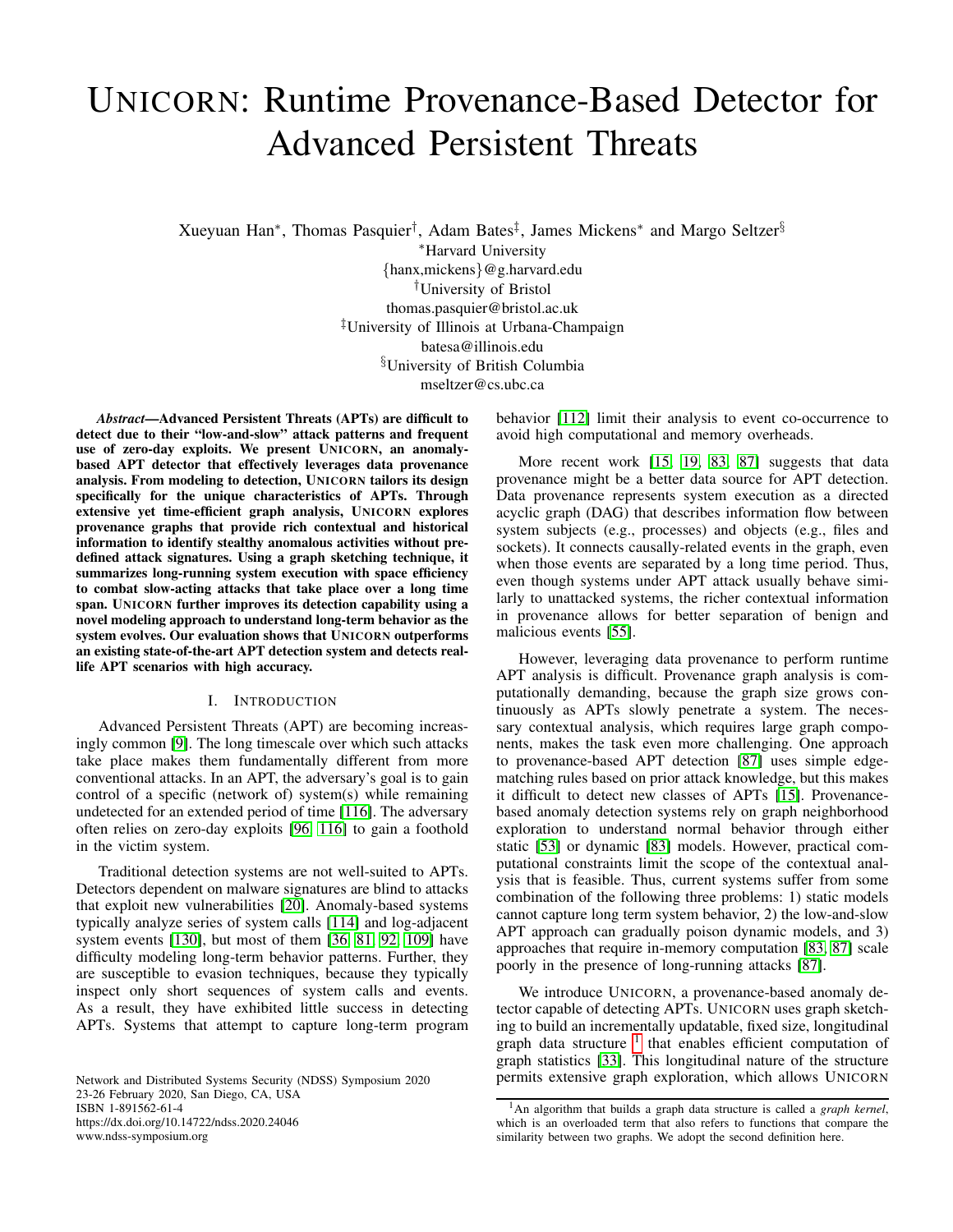to track stealthy intrusions. The fixed size and incrementally updatable graph data structure obviates the need for an inmemory representation of the provenance graph, so UNICORN is scalable with low computational and storage overheads. It can succinctly track a machine's entire provenance history from boot to shutdown. UNICORN directly models a system's evolving behavior during training, but it does not update models afterward, preventing an attacker from poisoning the model.

We make the following contributions:

- We present a provenance-based anomaly detection system tailored to APT attacks.
- We introduce a novel sketch-based, time-weighted provenance encoding that is compact and able to usefully summarize provenance graphs over long time periods.
- We evaluate UNICORN against both simulated and reallife APT attack scenarios. We show that UNICORN can detect APT campaigns with high accuracy. Compared to previous work, UNICORN significantly improves precision and accuracy by 24% and 30%, respectively.
- We provide an open source implementation.

## II. BACKGROUND

Traditional anomaly-based intrusion detection systems (IDS) analyze system call traces from audit systems [\[37,](#page-14-6) [81,](#page-15-0) [130,](#page-16-3) [134\]](#page-16-7). However, for APT detection, whole-system provenance [\[100\]](#page-16-8) is a superior data source.

## <span id="page-1-0"></span>*A. Challenges of Syscall Traces*

The system call abstraction provides a simple interface by which user-level applications request services of the operating system. As the mechanism through which system services are invoked, the system call interface is also generally the entry point for attackers trying to subvert a system [\[61\]](#page-15-5). Therefore, system call traces have long been regarded as the *de facto* information source for intrusion detection [\[37\]](#page-14-6).

However, existing systems capture unstructured collections of syscall audit logs, requiring analysis to make sense of such information. Given the low-and-slow nature of APTs, analyzing individual syscall logs to detect point-wise outliers is often fruitless [\[23\]](#page-14-7), as is inspection of short system call sequences. Such analysis does not reflect the historical context of each syscall event, resulting in high false positive rates and mimicry attacks that evade detection [\[98,](#page-16-9) [123\]](#page-16-10). In contrast, data provenance encodes historical context into causality graphs [\[21\]](#page-14-8).

Data provenance can be used to model a variety of event sequences in computing, including syscall audit logs. Indeed, there exist frameworks that reconstruct provenance graph structures from audit data streams to allow for better reasoning about system execution [\[44\]](#page-15-6). However, such post-hoc approaches make it difficult to ensure graph correctness [\[104\]](#page-16-11); it is difficult to prove completeness, trustworthiness, or reliability of the syscall traces from which the graph is built, because many syscall interposition techniques suffer from concurrency issues [\[43,](#page-15-7) [125\]](#page-16-12). It is easy to bypass librarywrapper-based syscall capture mechanisms [\[63\]](#page-15-8), while userspace mechanisms (e.g., ptrace) incur unacceptable runtime performance overheads [\[43\]](#page-15-7) and are susceptible to race conditions [\[63\]](#page-15-8). The same race condition issues also plague in-kernel mechanisms (e.g., Systrace [\[105\]](#page-16-13), Janus [\[46\]](#page-15-9)), resulting in time-of-check-to-time-of-use (TOCTTOU), time-of-auditto-time-of-use (TOATTOU), and time-of-replacement-to-timeof-use (TORTTOU) bugs [\[125\]](#page-16-12). For example, many IDS [\[81,](#page-15-0) [130\]](#page-16-3) analyze syscalls and their arguments to defend against mimicry attacks, but TOATTOU bugs cause the captured syscall arguments to be different from the true values accessed in the kernel [\[43\]](#page-15-7). Perhaps more importantly, instead of a single graph of system execution, syscall-based provenance frameworks produce many disconnected graphs, because they cannot trace the interrelationships of kernel threads that do not make use of the syscall interface. Consequently, such frameworks can rarely detect the stealthy malicious events found in APTs.

## *B. Whole-System Provenance*

Whole-system provenance collection runs at the operating system level, capturing all system activities and the interactions between them [\[104\]](#page-16-11). OS-level provenance systems such as Hi-Fi [\[104\]](#page-16-11), LPM [\[16\]](#page-14-9), and CamFlow [\[100\]](#page-16-8) provide strong security and completeness guarantees with respect to information flow capture. This completeness is particularly desirable in APT scenarios as it captures long-distance causal relationships enabling contextualized analysis, even if a malicious agent manipulates security-sensitive kernel objects to hide its presence.

We use CamFlow [\[100\]](#page-16-8) as the reference implementation throughout the paper, although there exist other whole-system provenance implementations; in [§ VI,](#page-6-0) we show that UNI-CORN works seamlessly with other capture mechanisms as well. CamFlow adopts the Linux Security Modules (LSM) framework [\[89\]](#page-16-14) to ensure high-quality, reliable recording of information flows among data objects [\[45,](#page-15-10) [101\]](#page-16-15). LSM eliminates race conditions (e.g., TOCTTOU attacks) by placing mediation points inside the kernel instead of at the system call interface [\[61\]](#page-15-5).

# *C. Summary and Problem Statement*

Prior research [\[15,](#page-14-3) [83,](#page-15-1) [87\]](#page-15-2) explored the use of data provenance for APT detection. However, these approaches all suffer from some combinations of the following limitations:

- L1: Pre-defined edge-matching rules are overly sensitive and make it difficult to detect zero-day exploits common in APTs [\[87\]](#page-15-2).
- L2: Constrained provenance graph exploration provides only limited understanding of information context critical to detect low-profile anomalies. For example, graph exploration is limited to small graph neighborhoods, single node/edge attributes, and truncated subgraphs [\[15,](#page-14-3) [53,](#page-15-4) [83\]](#page-15-1).
- L3: System behavior models fail to cater to the unique characteristics of APT attacks. Static models cannot capture dynamic behavior of long-running systems [\[53\]](#page-15-4), while dynamic modeling during runtime risks poisoning from the attackers [\[83\]](#page-15-1). L4: Provenance graphs are stored and analyzed only in memory, sacrificing long-term scalability [\[83,](#page-15-1) [87\]](#page-15-2).

UNICORN addresses those issues. We formalize the systemwide intrusion detection problem in APT campaigns as a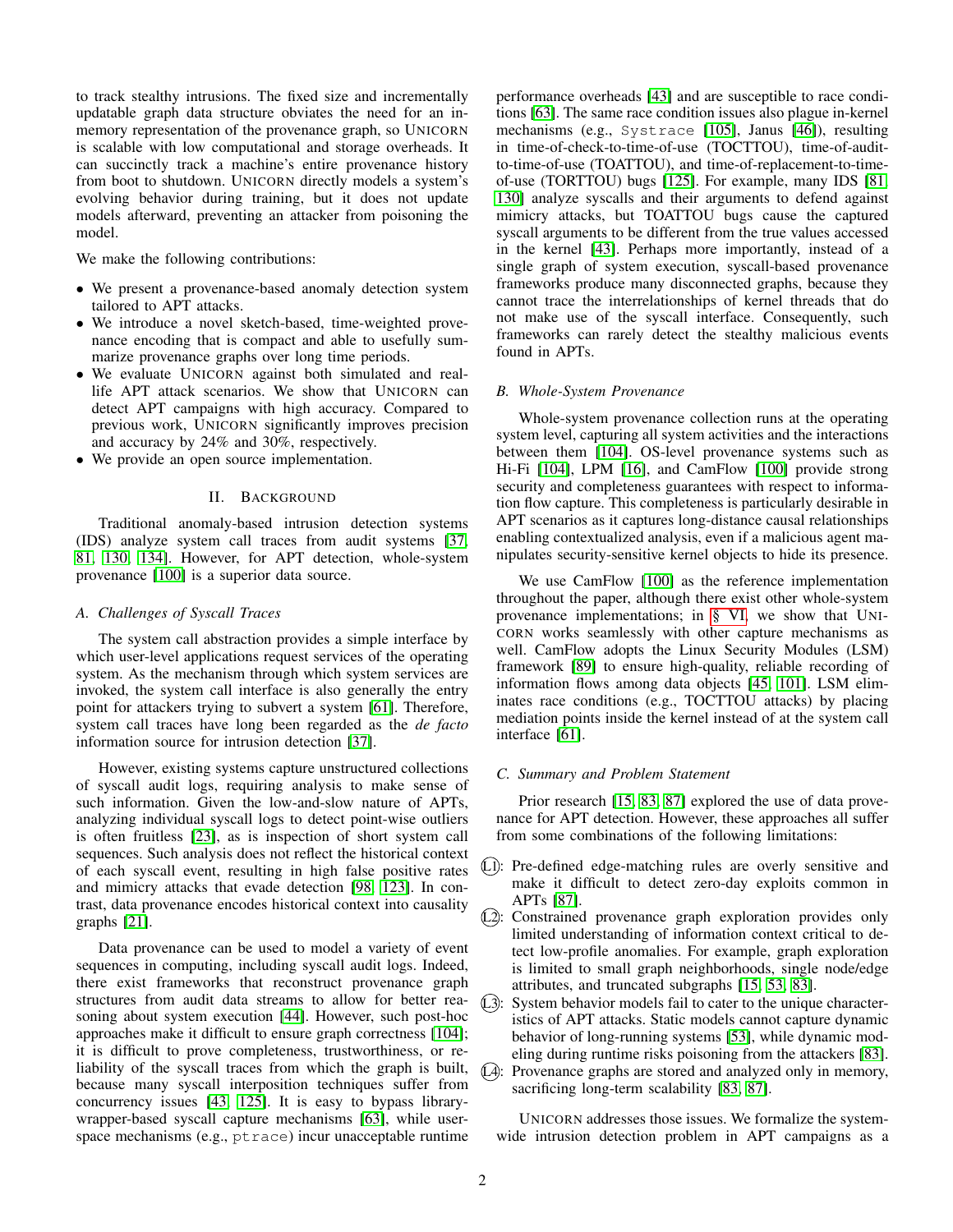real-time graph-based anomaly detection problem on large, attributed, streaming whole-system provenance graphs. At any point in time, the entirety of a provenance graph, captured from system boot to its current state is compared against a behavior model consisting of known good provenance graphs. The system is considered under attack if its provenance graph deviates significantly from the model. For APT detection, an ideal provenance-based IDS must:

- Continuously analyze provenance graphs with space and time efficiency while taking full advantage of rich information content provided by whole-system provenance graphs;
- Take into consideration the entire duration of system execution without making assumptions of attack behavior;
- Learn only normal system behavior changes but not those directed by the attackers.

## III. THREAT MODEL

<span id="page-2-1"></span>We assume APT scenarios for host intrusion detection: an attacker illegitimately gains access to a system and plans to remain there for an extended period of time without being detected. The attacker may conduct the attack in several phases and use a variety of techniques during each phase [\[131\]](#page-16-16). The goal of UNICORN is to detect such attacks at any stage by interpreting the provenance generated by the host. We assume that, prior to the attack, UNICORN thoroughly observes the host system during normal operation and that no attacks arise during this initial modeling period.

The integrity of the data collection framework is central to UNICORN's correctness. We assume that Linux Security Modules [\[89\]](#page-16-14), which is the Linux reference monitor implementation, correctly provides reference monitor guarantees [\[10\]](#page-14-10) for CamFlow [\[100\]](#page-16-8). Specifically, we assume that LSM integrity is provided via an attested boot sequence [\[16\]](#page-14-9). We make similar integrity assumptions for other data collection frameworks. UNICORN can further safeguard its data source by streaming it across the network. While we primarily envision UNICORN as an endpoint security monitor, UNICORN's ability to stream provenance data enables off-host intrusion detectors that are not co-located with a potentially compromised machine.

For the remainder of the paper, we assume the correctness of the kernel, the provenance data, and the analysis engine. We instead focus on UNICORN's analytic capabilities.

#### IV. DESIGN

UNICORN is a host-based intrusion detection system capable of simultaneously detecting intrusions on a collection of networked hosts. We begin with a brief overview of UNICORN and then follow with a detailed discussion of each system component in the following sections. [Fig.](#page-2-0) 1 illustrates UNICORN's general pipeline.

1 Takes as input a labeled, streaming provenance graph. UNICORN accepts a stream of attributed edges produced by a provenance capture system running on one or more networked hosts. Provenance systems construct a single, wholesystem provenance DAG with a partial-order guarantee, which allows for efficient streaming computation [\(§ IV-B\)](#page-3-0) and fully contextualized analysis  $(2)$ ). We present UNICORN using CamFlow [\[100\]](#page-16-8), although it can obtain provenance from other

<span id="page-2-0"></span>

Fig. 1: UNICORN  $\textcircled{1}$  takes a streaming provenance graph,  $\textcircled{2}$  periodically summarizes graph features into histograms, and then  $\circled{3}$  creates fixed-size graph sketches. The resulting clustering-based model  $\Phi$  captures the dynamics of system execution. During deployment, graph sketches are created through the same steps  $( \mathbb{D}, \mathbb{D})$  and  $( \mathbb{D})$  and then compared against the model in  $( \mathbb{D})$ .

systems, such as LPM [\[16\]](#page-14-9) and Spade [\[44\]](#page-15-6), the latter of which interoperates with commodity audit systems such as Linux Audit and Windows ETW.

2 Builds at runtime an in-memory histogram. UNICORN efficiently constructs a streaming graph histogram that represents the entire history of system execution, updating the counts of histogram elements as new edges arrive in the graph data stream. By iteratively exploring larger graph neighborhoods, it discovers causal relationships between system entities providing execution context. This is UNICORN's first step in building an efficient data structure that facilitates contextualized graph analysis  $(\angle 2)$ . Specifically, each element in the histogram describes a unique substructure of the graph, taking into consideration the heterogeneous label(s) attached to the vertices and edges within the substructure, as well as the temporal order of those edges.

To adapt to expected behavioral changes during the course of normal system execution, UNICORN periodically discounts the influence of histogram elements that have no causal relationships with recent events  $((\!\!L\!3\!\!)).$  Slowly "forgetting" irrelevant past events allows us to effectively model metastates [\(§ IV-D\)](#page-5-0) throughout system uptime (e.g., system boot, initialization, serving requests, failure modes, etc.). However, it does not mean that UNICORN forgets informative execution history; rather, UNICORN uses information flow dependencies in the graph to keep up-to-date important, relevant context information. Attackers can slowly penetrate the victim system in an APT, hoping that a time-based IDS eventually forgets this initial attack, but they cannot break the information flow dependencies that are essential to the success of the attack [\[87\]](#page-15-2).

3 Periodically, computes a fixed-size graph sketch. In a pure streaming environment, the number of unique histogram elements can grow arbitrarily large as UNICORN summarizes the entire provenance graph. This variation in size makes it challenging to efficiently compute similarity between two histograms and impractical to design algorithms for later modeling and detection. UNICORN employs a similaritypreserving hashing technique [\[132\]](#page-16-17) to transform the histogram to a *graph sketch* [\[7\]](#page-14-11). The graph sketch is incrementally maintainable, meaning that UNICORN does not need to keep the entire provenance graph in memory; its size is constant (L4). Additionally, graph sketches preserve normalized Jaccard similarity [\[64\]](#page-15-11) between two graph histograms. This distancepreserving property is particularly important to the clustering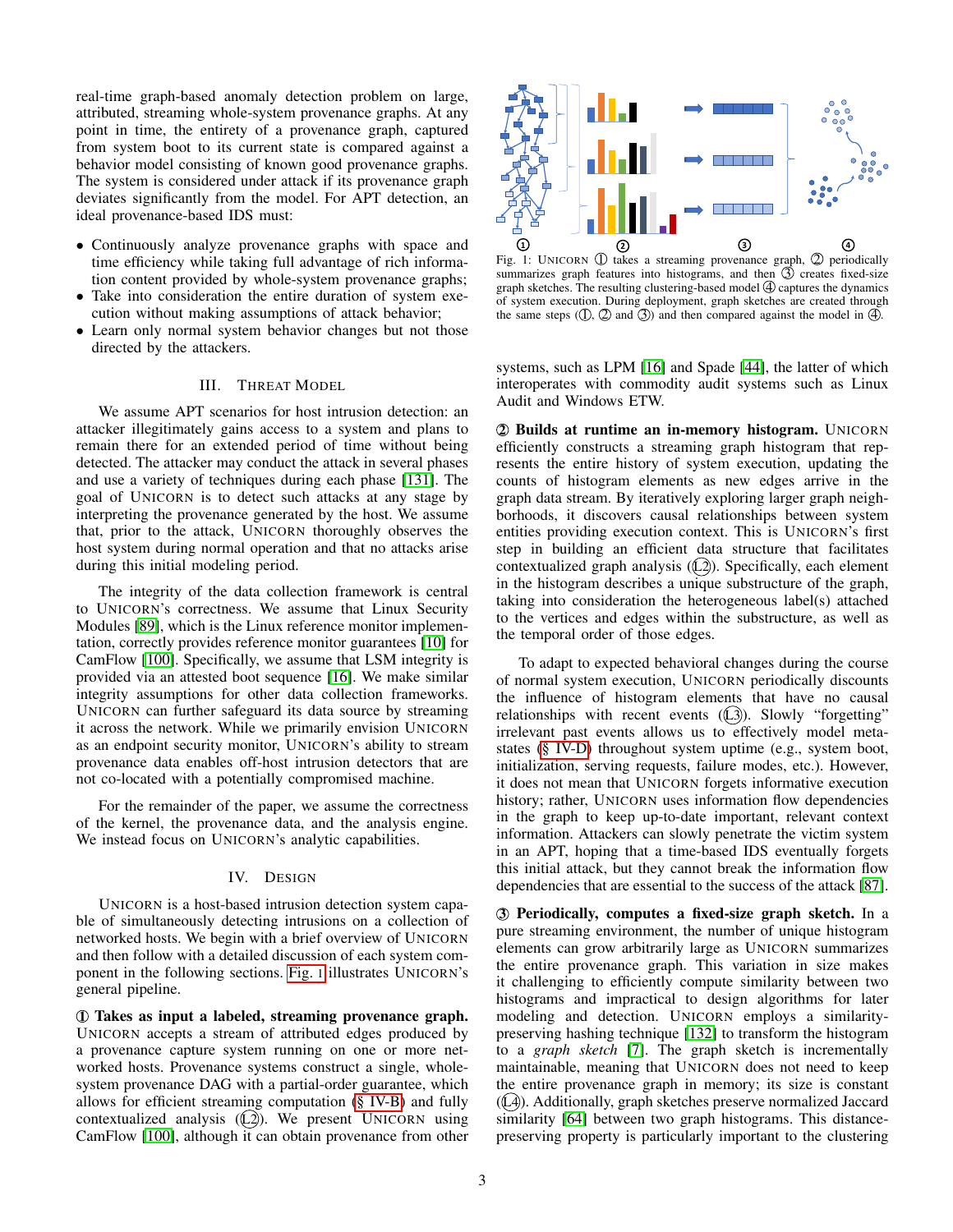algorithm in our later analysis, which is based on the same graph similarity metric.

4 Clusters sketches into a model. UNICORN builds a normal system execution model and identifies abnormal activities without attack knowledge ((L1)). However, unlike traditional clustering approaches, UNICORN takes advantage of its streaming capability to generate models that are *evolutionary*. The model captures behavioral changes within a single execution by clustering system activities at various stages of its execution, but UNICORN does not modify models dynamically during runtime when the attacker may be subverting the system  $(1, 2)$ ). It is therefore more suitable for long-running systems under potential APT attacks.

## *A. Provenance Graph*

Provenance graphs are increasingly popular for attack analysis [\[15,](#page-14-3) [40,](#page-15-12) [79,](#page-15-13) [102\]](#page-16-18) and are attractive for APT detection. In particular, provenance graphs capture causality relationships between events. Causal connectivity facilitates reasoning over events that are temporally distant, thus useful in navigating through APT's low-and-slow attack pattern. Audit log analysis frequently relies on temporal relationships, while provenance analysis leverages causality relationships, producing a more meaningful model of system behavior.

UNICORN compares two system executions based on the similarity between their corresponding provenance graphs. UNICORN always considers the entire provenance graph to detect long-running attacks. There exist many graph similarity measures, but many approaches (e.g., graph isomorphism) are too restrictive (i.e., require two graphs to be exactly or largely identical) [\[110\]](#page-16-19), because even normal executions often produce slightly different provenance graphs. Whole-system provenance graphs can grow large quickly [\[100\]](#page-16-8), so NPcomplete [\[42,](#page-15-14) [95\]](#page-16-20) and even polynomial algorithms [\[71,](#page-15-15) [122\]](#page-16-21) are too computationally expensive for streaming settings. As we show in the following sections, UNICORN's graph similarity algorithm does not exhibit these problems.

#### <span id="page-3-0"></span>*B. Constructing Graph Histograms*

Our goal is to efficiently compare provenance graphs while tolerating minor variations in normal executions. The two criteria we have for an algorithm are: 1) the representation should take into account long-term causal relationships, and 2) we must be able to implement the algorithm on the realtime streaming graph data so that we can thwart intrusions when they happen (not merely detect them).

We adapt a linear-time, fast Weisfeiler-Lehman (WL) subtree graph kernel algorithm based on one dimensional WL test of isomorphism [\[126\]](#page-16-22). The WL test of isomorphism and its subtree kernel variation [\[110\]](#page-16-19) are known for their discriminative power for a broad class of graphs, beyond many state-of-the-art graph learning algorithms (e.g., graph neural networks [\[52,](#page-15-16) [129\]](#page-16-23)).

Our use of the WL subtree graph kernel hinges on our ability to construct a histogram of vertices that captures the graph structure surrounding each vertex. We bin vertices according to augmented vertex labels that describe fully the Rhop neighborhood of the vertex. We construct these augmented vertex labels by iterative label propagation; we provide an intuitive description here and a more formal one below. For simplicity of exposition, assume we have an entire static graph. A single relabeling step takes as input a vertex label, the labels of all its incoming edges, and the labels of the source vertices of all those edges. It then outputs a new label for the vertex representing the aggregation of all the input labels. We repeat this process for every vertex, and then repeat the entire procedure  $R$  times to construct labels describing an  $R$ -hop neighborhood. Once we have constructed augmented vertex labels for every vertex in the graph, we create a histogram whose buckets correspond to these labels. The WL test of isomorphism compares two graphs based on these augmented vertex labels; two graphs are similar if they have similar distributions across similar sets of labels.

<span id="page-3-4"></span><span id="page-3-3"></span><span id="page-3-2"></span>

|                         | Algorithm 1: Graph Histogram Generation                                                                 |
|-------------------------|---------------------------------------------------------------------------------------------------------|
|                         | <b>Input</b> : $G = (V, E, \mathcal{F}^v, \mathcal{F}^e, \mathcal{C}), R$<br><b>Output:</b> Histogram H |
| 1                       | for $i \leftarrow 1$ to R do                                                                            |
| $\mathbf{2}$            | foreach $v \in V$ do                                                                                    |
| 3                       | $M \leftarrow \{\}$                                                                                     |
| $\overline{\mathbf{4}}$ | if $i == 1$ then                                                                                        |
| 5                       | $l_0(v) \leftarrow \mathcal{F}^v(v)$                                                                    |
| 6                       | else if $i == 2$ then                                                                                   |
| 7                       | $TS \leftarrow \{\}$                                                                                    |
| 8                       | foreach $e \in \text{In}(v)$ do                                                                         |
| 9                       | $w \leftarrow$ Source $(e)$                                                                             |
| 10                      | $M \leftarrow M + \{ \mathcal{F}^e(e) :: l_1(w) \}$                                                     |
| 11                      | $T(w) \leftarrow \mathcal{C}(e)$                                                                        |
| 12                      | $TS \leftarrow TS + \{T(w)\}\$                                                                          |
| 13                      | $T(v) \leftarrow \text{Min}(TS)$                                                                        |
| 14                      | else                                                                                                    |
| 15                      | $TS \leftarrow \{\}$                                                                                    |
| 16                      | foreach $w \in \mathcal{N}(v)$ do                                                                       |
| 17                      | $M \leftarrow M + \{l_{i-1}(w)\}\$                                                                      |
| 18                      | $TS \leftarrow TS + \{T(w)\}\$                                                                          |
| 19                      | $T(w) \leftarrow \text{Min}(TS)$                                                                        |
| 20                      | Sort (M) based on timestamps $T(w)$ , $\forall w$ whose label is                                        |
|                         | included in $M$                                                                                         |
| 21                      | $S_v \leftarrow l_{i-1}(v) +$ Concat $(M)$                                                              |
| 22                      | foreach $v \in V$ do                                                                                    |
| 23                      | $l_i(v) \leftarrow$ Hash $(\mathbf{s}_v)$                                                               |
| 24                      | if $l_i(v) \notin H$ then $H[l_i(v)] \leftarrow 1$                                                      |
| 25                      | else $H[l_i(v)] \leftarrow H[l_i(v)] + 1$                                                               |

<span id="page-3-6"></span><span id="page-3-5"></span><span id="page-3-1"></span>[Alg. 1](#page-3-1) presents the algorithm more formally. We define a static graph G as a 5-tuple  $(V, E, \mathcal{F}^v, \mathcal{F}^e, \mathcal{C})$ , where V is the set of vertices,  $E$  is the set of directed edges, i.e.,  $e = (u, v) \in E$  and  $(u, v) \neq (v, u) \forall u, v \in V$ .  $\mathcal{F}^v : V \to \Sigma$  is a function that assigns labels from an alphabet  $\Sigma$  to each vertex in the graph, and similarly,  $\mathcal{F}^e : E \to \Psi$  assigns labels from an alphabet  $\Psi$  to each edge.  $C$  is a function that records the timestamp of each edge. In [line 1,](#page-3-2)  $R$  is the number of neighborhood hops that each vertex explores to generate histogram elements. UNICORN creates a histogram representation of an entire graph by examining rooted subtrees around every vertex in the graph. By considering such non-linear substructures, in addition to the attributes of each vertex/edge, UNICORN preserves structural equivalence of provenance graphs, which has been demonstrated to outperform linear approaches such as random walk [\[94\]](#page-16-24). M is a list of neighboring vertex and/or edge labels of a vertex v and  $l_i(v)$  is the label (i.e., histogram element) of the vertex v in the  $i^{th}$  iteration (or the  $(i-1)$ hop neighborhood, where the 0-hop neighborhood is the vertex itself).  $TS$  is a list of timestamps of the neighboring vertices. In [line 8,](#page-3-3) the function  $\text{In}(v)$  returns all the incoming edges of the vertex v and the function  $Source(e)$  in [line 9](#page-3-4) returns the source vertex of the edge  $e$ .  $T$  records the timestamp of each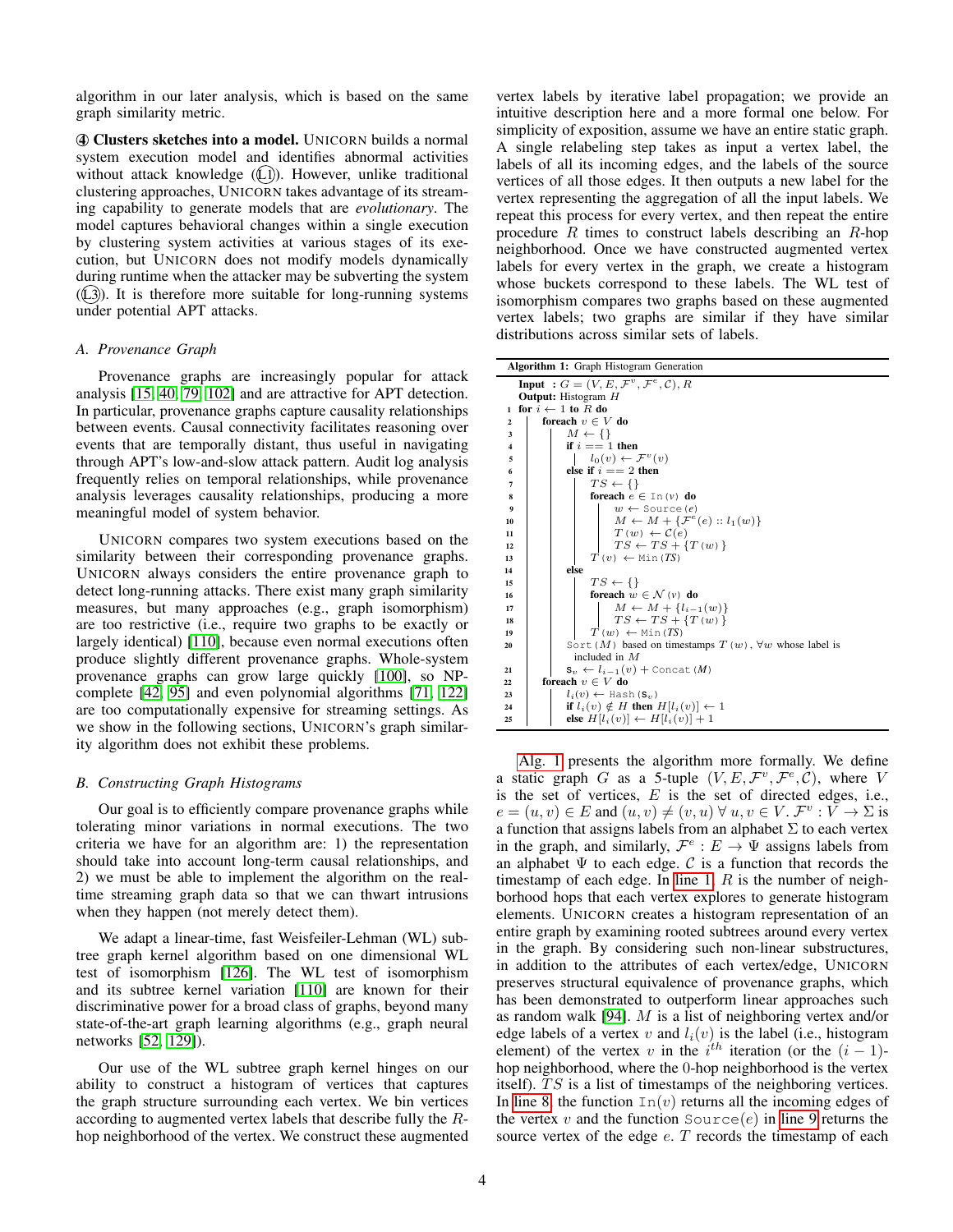<span id="page-4-0"></span>

Fig. 2: A simple, abstracted provenance graph where dotted edges arrive after all solid edges have been processed and dotted vertices are newly-arrived. If the provenance graph observes partial ordering, edge 1 must arrive before edge 2 and only the local structures of vertex  $E$  and  $F$  need to be computed. However, in a provenance graph where partial ordering is *not* observed, we can encounter edge  $3$  and  $4$  and the newly-arrived vertex  $G$  (in dotted red) after the solid edges. In such a case, with  $R = 2$ , we need to update both vertex  $C$  and  $E$  (descendants of  $D$ ) for edge 3 and vertex  $C$ ,  $D$ , and  $E$ (descendants of  $G$ ) for edge 4.

vertex v. In [line 16,](#page-3-5)  $\mathcal{N}(v) = \{w \mid (w, v) \in E\}$  is the set of vertices to which  $v$  is connected by an in-coming edge.

Our goal is to construct histograms where each element of the histogram corresponds to a unique vertex label, which captures the vertex's R-step in-coming neighborhood. Labels capture information about the edges in the neighborhood and the identities of the vertices in that neighborhood, including complex contextual information that reveals causal relationships among objects, subjects, and activities [\[94\]](#page-16-24). We bootstrap the labels as follows: each vertex begins with its own initial label. We then incorporate 1-hop neighbors by adding the labels of the incoming edges and the initial vertex labels of the sources of those edges. After this bootstrapping process, every vertex label now represents both vertex and edge labels so that as we expand to increasingly large neighborhoods, we need only add labels for the sources of all the incoming edges (since those labels already incorporate edge labels from their incoming edges). We sort all the labels by the timestamp of their corresponding edge, respecting the sequence of events in the system, and then hash the label list to facilitate fast lookup and bookkeeping. Some vertices/edges may have multiple labels, but the same hashing trick permits multi-label computation at negligible cost.

Streaming Variant and Complexity. In a streaming environment, we run [Alg. 1](#page-3-1) only on newly-arriving vertices and on vertices whose in-coming neighborhood is affected by new edges. In provenance graphs that use multiple vertices per provenance entity or activity to represent different versions or states of the corresponding object [\[90\]](#page-16-25), we need to compute/update *only* the neighborhood of the destination vertex for each new edge, because all incoming edges to a vertex arrive before any outgoing ones [\[101\]](#page-16-15). UNICORN takes advantage of this partial ordering to minimize computation [\(Fig.](#page-4-0) 2), which is particularly important during exploration of large neighborhoods. Our implementation [\(§ VI\)](#page-6-0) further reduces computation using batch processing. Consequently, the practical runtime complexity of the streaming variant of [Alg. 1](#page-3-1) is approximately equivalent to that of the original 1 dimensional Weisfeiler-Lehman algorithm [\[110\]](#page-16-19): using R-hop neighborhoods, the complexity is  $O(R|E|)$ .

Discounting Histogram Elements for Concept Drift. In APT

UNICORN accounts for such changes in system behavior through the use of exponential weight decay [\[70\]](#page-15-17) on histogram element counts to gradually forget outdated data. It assigns weights that are inversely proportional to the age of the data [\[73\]](#page-15-18). For each element h in the histogram  $H$ , as a new data item  $x_t$  (i.e., a hashed label  $l_i(v)$  from [Alg. 1](#page-3-1) [line 23\)](#page-3-6) streams in at time t, instead of counting  $H_h$  as:

$$
H_h = \sum_t \mathbb{1}_{x_t = h}
$$

UNICORN discounts the influence of existing data according to their age:

$$
L_h = \sum_t w_t \mathbb{1}_{x_t = h}
$$

where  $\mathbb{1}_{cond}$  is an indicator function that returns 1 when cond is true and 0 otherwise, and  $w_t = e^{-\lambda \Delta t}$ . UNICORN increments  $t$  monotonically with the number of edges added to the graph. We use  $L$  instead of  $H$  to denote weighted histograms [\(Table X\)](#page-17-0).

Applicability in Intrusion Detection Scenarios. The gradually forgetting approach helps UNICORN focus on the current dynamics of system execution (i.e., the most recent part of the provenance graph), as well as any parts of the graph that are causally related to the current execution (based on the path length), while maintaining fading "memory" of the past, the rate of which is controlled by the weight decay factor  $\lambda$ . Notably, regardless of how temporally distant an event has occurred from the current state of system execution, if it is causally related to a current object/activity, that event and its surrounding neighborhood will contribute to the histogram without discount. Therefore, provenance graphs ensure that relevant contextual information remains in the analysis regardless of time. In [§ IV-D,](#page-5-0) we discuss how UNICORN models a system's evolutionary behavior.

#### <span id="page-4-1"></span>*C. Generating Graph Sketches*

The graph histogram is a simple vector space graph statistic that describes system execution. However, unlike traditional histogram-based similarity analysis [\[13,](#page-14-12) [24,](#page-14-13) [133\]](#page-16-27), UNICORN constantly updates the histogram as new edges arrive. Measuring the similarity between *streaming* histograms is challenging, because the number of histogram elements is not known *a priori* and changes continuously. Moreover, we should measure the similarity based on the underlying *distribution* of graph features, instead of absolute counts. However, most existing machine learning [\[31,](#page-14-14) [57\]](#page-15-19) and data mining [\[34,](#page-14-15) [54\]](#page-15-20) techniques applicable to modeling system behavior from graph histograms require fixed-length numerical vectors.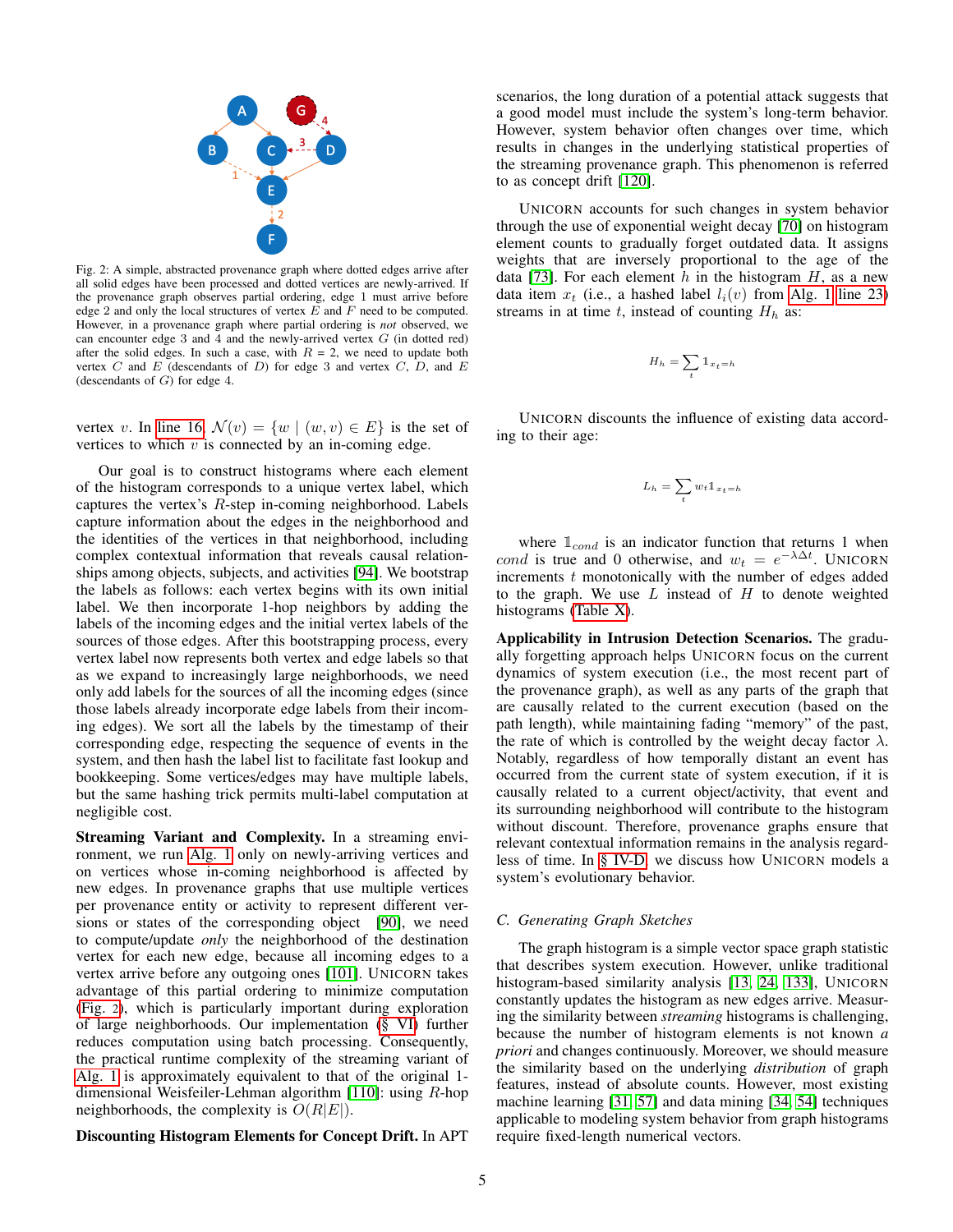One naive solution is to enumerate all possible histogram elements beforehand, e.g., through combinatorial enumeration and manual feature engineering. However, given a potentially large number of vertex and edge labels, exacerbated by the multi-label nature of the graph and a possibly large number of neighborhood iterations, the resulting histogram will be sparse and thus problematic in terms of space and time complexity. Alternatively, manual feature engineering might reduce the size of the histogram, but it is time-consuming and inevitably requires arbitrary handling of unseen histogram elements.

We instead use locality sensitive hashing [\[59\]](#page-15-21), also called similarity-preserving data sketching [\[124\]](#page-16-28), which is commonly used in classifying [\[5\]](#page-14-16) and filtering [\[12\]](#page-14-17) high-cardinality data streams. UNICORN employs HistoSketch [\[132\]](#page-16-17), an approach based on consistent weighted sampling [\[82\]](#page-15-22), that efficiently maintains compact and fixed-size sketches for streaming histograms. HistoSketch is a constant time algorithm, so it is fast enough to support real-time streaming analysis on rapidly growing provenance graphs. It also unbiasedly approximates histograms based on their *normalized, generalized* min-max (Jaccard) similarity [\[128\]](#page-16-29). Jaccard similarity [\[27\]](#page-14-18) has been successfully applied in a variety of machine-learning-based real-world problems, such as document analysis [\[111\]](#page-16-30) and malware classification [\[107\]](#page-16-31) and detection [\[32\]](#page-14-19). We review HistoSketch in Appendix [§ B.](#page-17-1) For proof of correctness of the algorithm, we refer interested readers to the original work by Yang et al. [\[132\]](#page-16-17).

## <span id="page-5-0"></span>*D. Learning Evolutionary Models*

Given graph sketches and a similarity metric, clustering is a common data mining approach to identify outliers. However, conventional clustering approaches fail to capture a system's evolutionary behavior [\[8\]](#page-14-20). APT scenarios are sufficiently long term that failing to capture this behavior leads to too many false positives [\[83\]](#page-15-1). UNICORN leverages its streaming capability to create evolutionary models that capture normal changes in system behavior. Crucially, it builds these evolutionary models during training, not during deployment. Systems that dynamically evolve models during deployment risk poisoning their models during an APT's drawn out attack phase [\[83\]](#page-15-1).

UNICORN creates a series of temporally-ordered sketches during training. It then clusters this sketch sequence from a single server using the well-known K-medoids algorithm [\[65\]](#page-15-23), using the silhouette coefficient to determine the optimal value of  $K$  [\[108\]](#page-16-32). The clusters represent "meta-states" of system execution, e.g., startup, initialization, steady state behavior. UNICORN then uses both the temporal ordering of the sketches in all clusters and the statistics of each cluster (e.g., diameter, medoid) to produce a model of the system's evolution. [Alg. 2](#page-5-1) describes the construction of the evolutionary model. Each sketch  $S(t)$  belongs to a single cluster indexed k. The evolution  $E$  is an ordered list of cluster indices, whose order is determined by the temporally-ordered sketches  $S(t)$ .

For each training instance, UNICORN creates a model that captures the changes of system execution states during its runtime. Intuitively, this is similar to an automaton [\[62,](#page-15-24) [109\]](#page-16-5) that tracks the state of system execution. The final model consists of many sub-models from all the provenance graphs in the training data. With evolutionary modeling, UNICORN

| <b>Algorithm 2:</b> Generating an Evolution Trace                                   |
|-------------------------------------------------------------------------------------|
| <b>Input</b> : Sketches $S(t)$ , $t = 0, \dots, T$ of a streaming provenance graph, |
| ordered by time t                                                                   |
| <b>Output:</b> Evolution List $E$                                                   |
| $E = \{\}$                                                                          |
| 2 for $t \leftarrow 0$ to T do                                                      |
| $3 \mid k = \text{BelongsTo}(S(t))$                                                 |
| /* $k \in \{1, \cdots, K\}$ */<br>$\overline{\mathbf{4}}$                           |
| if Empty $(E)$   Tail $(E)$ /= k then $E = E :: k$                                  |

<span id="page-5-1"></span>learns system behavior at many points in time; with the gradually forgetting scheme [\(§ IV-B\)](#page-3-0), at *any* point in time, UNICORN is able to focus on the most relevant activities.

#### *E. Detecting Anomalies*

During deployment, anomaly detection follows the same streaming paradigm described in previous sections. UNICORN periodically creates graph sketches as the histogram evolves from the streaming provenance graph. Given a graph sketch, UNICORN compares the sketch to all the sub-models learned during modeling, fitting it to a cluster in each sub-model. UNICORN assumes that monitoring starts from system boot and tracks system state transitions within each sub-model. To be considered valid in any sub-model, a sketch must either fit into the current state or (one of) the next state(s) (i.e., in the cases where the sketch captures state transition in system execution); otherwise, it is considered anomalous. Thus, we detect two forms of anomalous behavior: sketches that do not fit into existing clusters and invalid transitions between clusters.

#### V. IMPLEMENTATION

<span id="page-5-2"></span>We use the vertex-centric graph processing framework, GraphChi [\[75\]](#page-15-25) to implement UNICORN's graph processing algorithms in C++; we implement its data parsing and modeling components in Python.

GraphChi [\[75\]](#page-15-25) is a disk-based system that efficiently computes on large graphs with billions of edges on a single computer. Using GraphChi, UNICORN achieves efficient analysis performance without needing to store the entire provenance graph in memory. UNICORN relies on two important features of GraphChi:

*1)* GraphChi uses a Parallel Sliding Windows (PSW) algorithm to split the graph into shards, with approximately the same number of edges in each shard; it computes on each shard in parallel. The algorithm allows fast vertex and edge updates to disk with only a small number of non-sequential disk accesses. This allows UNICORN to analyze the whole provenance graph independent of memory constraints.

*2)* UNICORN leverages GraphChi's efficient computation on streaming graphs. Per edge updates are efficient in their use of I/O, and selective scheduling reduces computation. UNICORN's guaranteed partial ordering [\(§ IV-B\)](#page-3-0) minimizes the number of vertices it visits even when the neighborhood hop parameter, R, is large. Batching edge additions, rather than processing one edge at a time, makes processing even faster.

Appendix [§ A](#page-17-2) provides details on obtaining and testing our open-source implementation.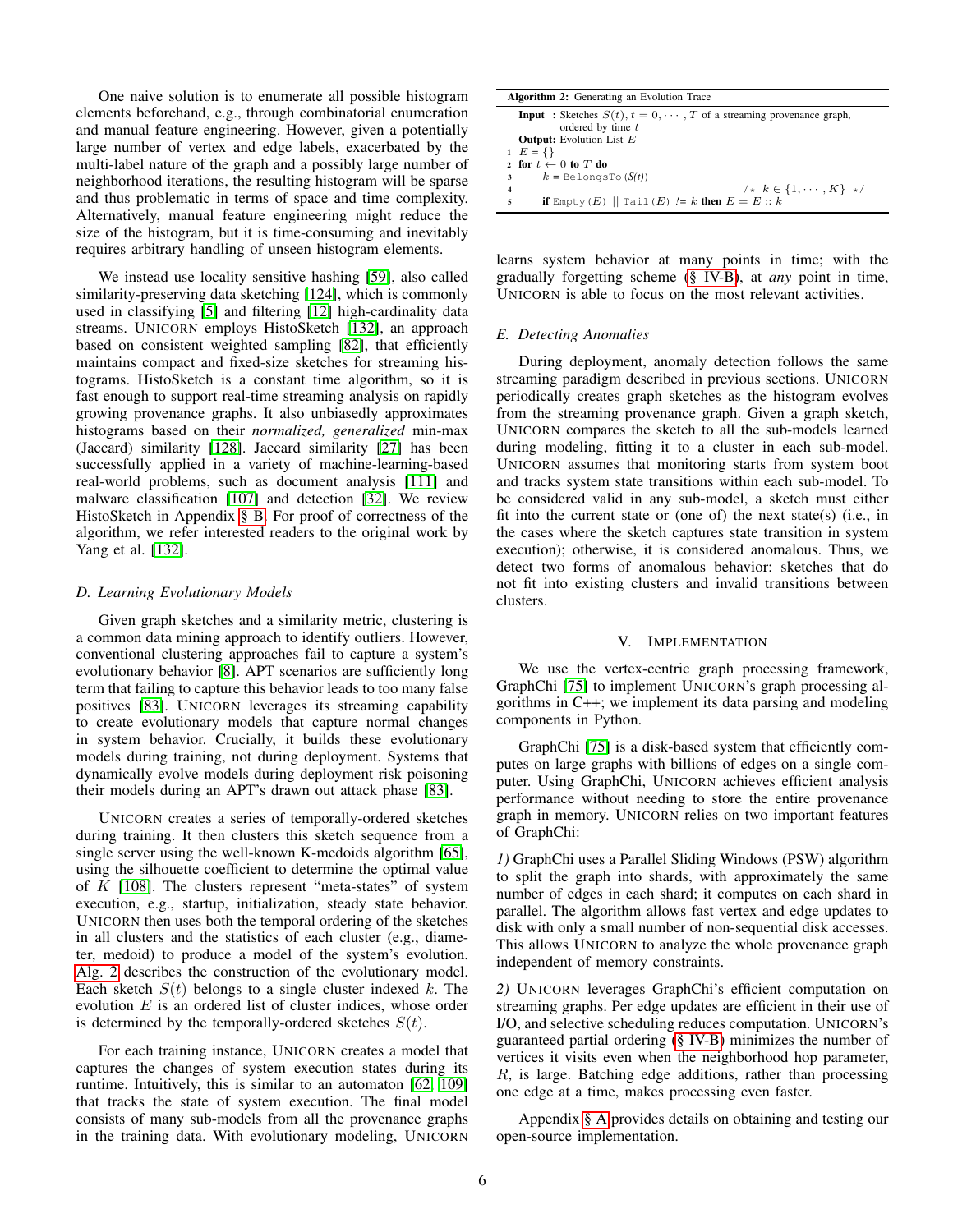## VI. EVALUATION

<span id="page-6-0"></span>We analyzed approximately 1.5 TB of system monitoring data containing approximately 2 billion OS-level provenance records from various tracing systems, demonstrating the applicability of our approach. Our evaluation addresses the following research questions:

Q1. Can UNICORN accurately detect anomalies in longrunning systems under APT attacks? [\(§ VI-A,](#page-6-1) [§ VI-B,](#page-7-0) [§ VI-C\)](#page-7-1)

Q2. How important are the design decisions we made that are tailored to the characteristics of APTs? [\(§ VI-C\)](#page-7-1)

Q3. Does UNICORN's gradually forgetting scheme improve understanding of system behavior? [\(§ VI-C\)](#page-7-1)

Q4. How effective are UNICORN's evolutionary models compared to existing clustering-based approaches that use static snapshots? [\(§ VI-A\)](#page-6-1)

Q5. Is UNICORN fast enough to perform realtime monitoring and detection without falling behind? [\(§ VI-E\)](#page-9-0)

Q6. What are UNICORN's memory and CPU utilization during system execution? [\(§ VI-F\)](#page-10-0)

We compare UNICORN to StreamSpot, a state-of-the-art anomaly detector that has shown promising results for APT attacks. We show that multiple factors lead to UNICORN's higher detection accuracy; both its multi-hop graph exploration (Q2) and the evolutionary modeling scheme (Q4) are better suited for provenance-based APT detection.

We then explore the efficacy of UNICORN with three reallife APT attack datasets, all of which were captured during a red-team vs. blue-team adversarial engagement organized by U.S. DARPA and are publicly available [\[66\]](#page-15-26). We separate DARPA's datasets based on the underlying provenance capture systems (i.e., Cadets, ClearScope, and THEIA). We show that UNICORN can detect system anomalies during real APT campaigns (Q1).

Lastly, we create our own simulated APT supply-chain attack datasets (SC-1 and SC-2) using CamFlow in a controlled lab environment to demonstrate that UNICORN is performant in terms of processing speed (Q5) and CPU and memory efficiency (Q6). We show that it is capable of detecting simulated APT attacks using evolutionary modeling (Q4) with diverse normal and background activities. We further demonstrate that detection capability can be improved with contextualized graph exploration (Q2), and that the gradually forgetting scheme improves detection accuracy, because it helps better understand system behavior (Q3).

Properly evaluating and benchmarking security systems is difficult. We adhere to the guidelines proposed by Kouwe et al. [\[121\]](#page-16-33) to the best of our ability. For example, the testbed that we designed to create the SC datasets ensures proper documentation of experiment specifications and easy reproduction of evaluation data and results. We also use 5-fold cross-validation to provide a more accurate evaluation [\[78\]](#page-15-27).

## <span id="page-6-1"></span>*A.* UNICORN *vs. State-of-the-Art*

StreamSpot [\[83\]](#page-15-1) is a clustering-based anomaly detection system that processes streaming heterogeneous graphs. It extracts local graph features from single node/edge labels through breadth-first traversal on each graph node and vectorizes them for classification. StreamSpot models only a single snapshot of every training graph and dynamically maintains its clusters during test time by updating the parameters of the clusters.

<span id="page-6-2"></span>

| Experiment | Dataset    | # of Graphs                | Avg.  V          | Avg. $ E $ | Preprocessed Data Size (GiB) |
|------------|------------|----------------------------|------------------|------------|------------------------------|
|            | YouTube    | 100                        | 8.292            | 113.229    | 0.3                          |
|            | Gmail      | 100                        | 6.827            | 37.382     | 0.1                          |
|            | Download   | 100                        | 8.831            | 310,814    |                              |
| StreamSpot | VGame      | 100                        | 8.637            | 112.958    | 0.4                          |
|            | <b>CNN</b> | 100                        | 8.990            | 294.903    | 0.9                          |
|            | Attack     | 100                        | 8.891            | 28.423     | 0.1                          |
| ------     | $\sim$     | $\cdot$ .<br>$\sim$ $\sim$ | $\sim$<br>$\sim$ | $\sim$     | .  .<br>$\sim$               |

TABLE I: Characteristics of the StreamSpot dataset. The dataset is publicly available only in a preprocessed format.

Experimental Dataset. The StreamSpot dataset contains information flow graphs derived from six scenarios, five of which are benign [\[84\]](#page-15-28). Each scenario runs 100 times, producing 100 graphs for each. Using the Linux SystemTap logging system [\[60\]](#page-15-29), the benign scenarios record system calls from normal browsing activities, such as watching YouTube videos and checking Gmail, while the attack scenarios involve a drive-by download from a malicious URL that exploits a Flash vulnerability and gains root access to the visiting host. The original scripts and the precise attack are unknown to us, however, the datasets are publicly available [\[84\]](#page-15-28), and we confirmed with the authors that the information flow graphs were constructed from all system calls on a machine from the start of a task until its termination. [Table I](#page-6-2) summarizes the dataset.

We use this dataset to fairly compare UNICORN with StreamSpot. These nicely isolated scenarios may not represent today's typical workloads. However, they provide insight into how the different systems perform relative to each other. Furthermore, we might also interpret them as a proxy for the design pattern of today's microservice architecture [\[93\]](#page-16-34). As we will see next, UNICORN performs particularly well in such scenarios, but it is also capable of accurately detecting anomalies in more diverse, heterogeneous computing environments [\(§ VI-B](#page-7-0) and [§ VI-C\)](#page-7-1). We discuss this point further in [§ VII.](#page-11-0)

<span id="page-6-3"></span>

| Experiment            | Precision | Recall | Accuracy | F-Score |
|-----------------------|-----------|--------|----------|---------|
| StreamSpot (baseline) | 0.74      | N/A    | 0.66     | N/A     |
| $R=1$                 | 0.51      | L.O    | 0.60     | 0.68    |
| $R=3$                 | 0.98      | 0.93   | 0.96     | 0.94    |

TABLE II: Comparison to StreamSpot on the StreamSpot dataset. We estimate StreamSpot's average accuracy and precision from the figure included in the paper [\[83\]](#page-15-1), which does not report exact values. They did not report recall or F-score.

Experimental Results. We compare UNICORN to StreamSpot, using StreamSpot's own dataset. We configure UNICORN to use a sketch size  $|S| = 2000$  and examine with different neighborhood sizes,  $R = 1$  (equivalent to StreamSpot) and  $R = 3$ . As shown in [Table II,](#page-6-3) UNICORN's ability to trivially consider larger neighborhoods  $(R = 3)$  produces significant

<span id="page-6-4"></span>Experiment  $\parallel$  # of Test Graphs # of FPs  $(R = 1)$  # of FPs  $(R = 3)$ 

| YouTube       |  |  |
|---------------|--|--|
| Gmail         |  |  |
| Download      |  |  |
| VGame         |  |  |
| $^{\circ}$ NN |  |  |

TABLE III: Decomposition of UNICORN's false positive results of the StreamSpot dataset.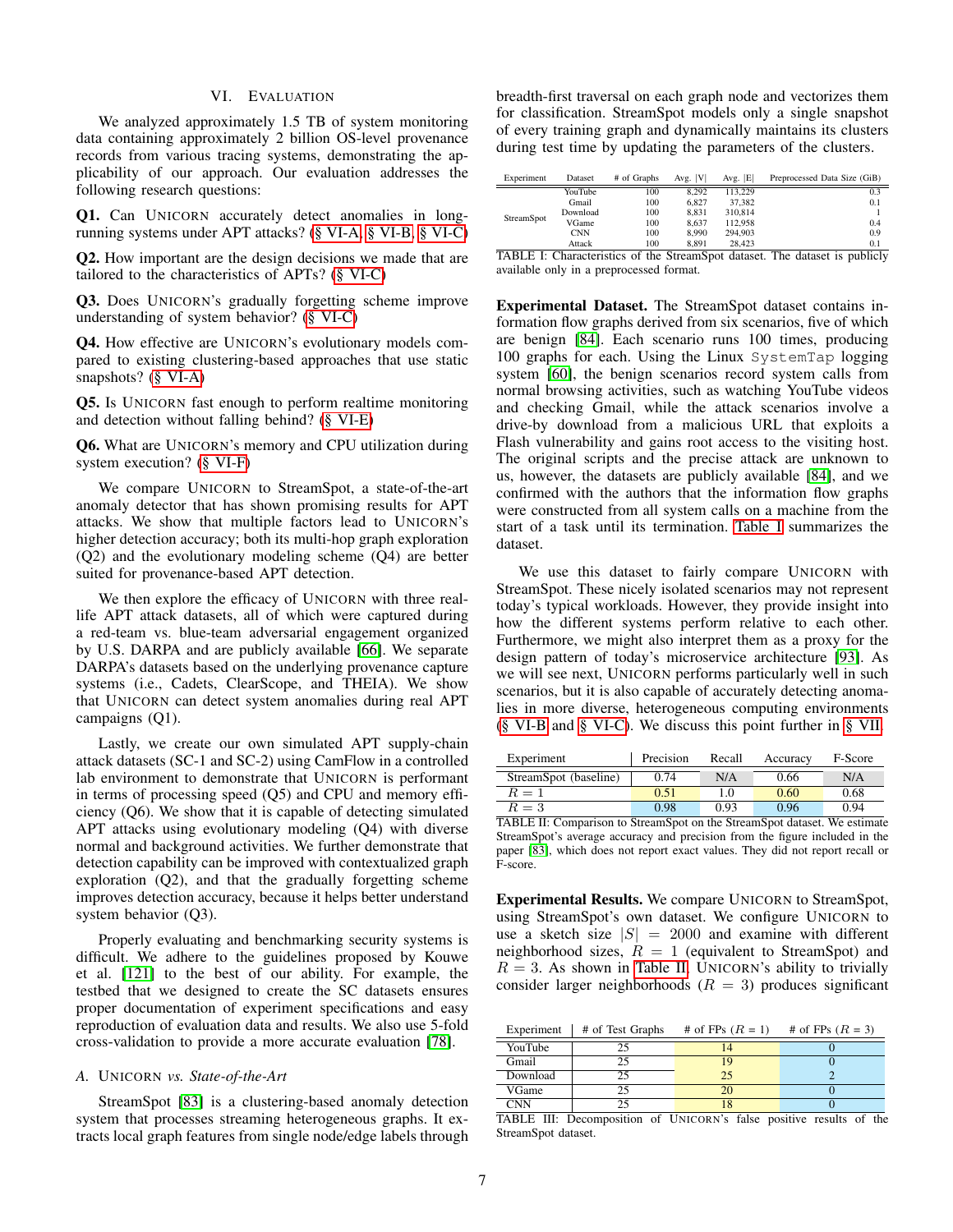precision/accuracy improvement. The detailed precision results in [Table III](#page-6-4) further show that analyzing larger neighborhoods greatly reduces the false positive rate. This supports our hypothesis that contextual analysis is crucial. UNICORN raises false positive alarms only on the Download dataset, the most diverse dataset of StreamSpot's benign datasets (also manifested in its large average number of edges in [Table I\)](#page-6-2). We discuss the importance of graph exploration in more depth in [§ VI-C.](#page-7-1)

The following sections evaluate UNICORN on various reallife and simulated APT attacks. Unfortunately, we were unable to evaluate StreamSpot on these datasets, because it could not handle the large number of edge types present nor could it scale to the size of the graphs.

## <span id="page-7-0"></span>*B. DARPA TC Datasets*

Next, we demonstrate that UNICORN can effectively detect APTs utilizing data from a variety of different provenance capture systems.

DARPA's Transparent Computing program focuses on developing technologies and prototype systems to provide both forensic and detection of APTs.

<span id="page-7-2"></span>

| # of Graphs | Avg. $ V $                                                          | Avg. $ E $ | Raw Data Size (GiB) |
|-------------|---------------------------------------------------------------------|------------|---------------------|
| 66          | 59.983                                                              | 4,811,836  | 271                 |
| 8           | 386,548                                                             | 5,160,963  | 38                  |
| 43          | 2.309                                                               | 4.199.309  | 441                 |
| 51          | 11.769                                                              | 4.273,003  | 432                 |
|             | 19.461                                                              | 1.913.202  |                     |
| 25          | 275,822                                                             | 4,073,621  | 85                  |
|             | Dataset<br>Benign<br>Attack<br>Benign<br>Attack<br>Benign<br>Attack |            |                     |

TABLE IV: Characteristics of graph datasets used in the DARPA experiments.

Experimental Datasets. The DARPA datasets [\(Table IV\)](#page-7-2) were collected from a network of hosts during the 2-week long third adversarial engagement of the DARPA Transparent Computing program. The engagement involved various teams responsible for collecting audit data from different platforms (e.g., Linux, Windows, BSD), launching attacks during the engagement period, and analyzing the data to detect attacks and perform forensic analysis. The red team that carried out attacks also generated benign background activity (e.g., web browsing), thus allowing us to model normal system behavior.

The CADETS dataset was captured via the Causal, Adaptive, Distributed, and Efficient Tracing System (CADETS) on FreeBSD [\[1\]](#page-14-21). ClearScope instruments the entire Android mobile software stack to capture provenance of the operations of mobile devices [\[3\]](#page-14-22). THEIA is a system for tagging and tracking multi-level host events [\[35\]](#page-14-23); it instruments Ubuntu Linux machines during the engagement.

The experiment simulated an enterprise setup [\[87\]](#page-15-2) including security-critical services such as a web server, an SSH server, an Email server, and an SMB server (for shared file access). The red team carried out various nation-state and common threats through the use of, e.g., a Firefox backdoor, a Nginx backdoor, and phishing emails. Detailed descriptions of the attacks are available online [\[66\]](#page-15-26).

Experimental Results. We partition each benign dataset into a training set (90% of the graphs) and a test dataset (10% of the graphs). We use the same sketch size ( $|S| = 2000$ ) and neighborhood hop  $(R = 3)$  as in the StreamSpot experiment.

<span id="page-7-3"></span>

| Experiment       | Precision | Recall | Accuracy | F-Score |
|------------------|-----------|--------|----------|---------|
| DARPA CADETS     | 0.98      | 10     | 0.99     | 0.99    |
| DARPA ClearScope | 0.98      | 1.0    | 0.98     | 0.99    |
| DARPA THEIA      | -0        |        |          |         |

TABLE V: Experimental results of the DARPA datasets.

[Table V](#page-7-3) shows that UNICORN's analytics framework generalizes to different provenance capture systems and various provenance graph structures. UNICORN's high performance suggests that it can accurately detect anomalies in long-running systems of various platforms. During the engagement, the red team launched APT attacks using different attack vectors and the attacks account for less than 0.001% of the audit data volume [\[87\]](#page-15-2). UNICORN's anomaly-based detection mechanism identifies those attacks without prior attack knowledge, even though they are embedded in an abundance of benign activity.

We note that some existing systems (Holmes [\[87\]](#page-15-2) and Poirot [\[86\]](#page-15-30)) also use the DARPA dataset for evaluation. Comparison between UNICORN and these systems is difficult, because they use a rule-based approach that requires *a priori* expert knowledge to construct a model. UNICORN is fundamentally different, using an unsupervised learning model, requiring no expert input. However, UNICORN's performance is comparable based on the number of detected attacks: UNI-CORN detects all attacks on FreeBSD and Linux as do Holmes and Poirot. We discuss the differences between these systems and UNICORN in greater detail in [§ VIII.](#page-12-0)

#### <span id="page-7-1"></span>*C. Supply Chain Attack Scenarios*

We designed two APT attack scenarios to run in a controlled lab environment. These experiments evaluate the importance of graph analysis and evolutionary modeling (this section and [§ VI-D\)](#page-8-0) to show that UNICORN is able to perform efficient, realtime monitoring [\(§ VI-E\)](#page-9-0). Additionally, we use these experiments to understand how UNICORN performs when faced with attacks that behave similarly to normal system workloads. We carefully design benign and attack scenarios to achieve this goal. Previous experiments, conducted by others, do not guarantee similarity between benign and attack scenarios.

<span id="page-7-4"></span>

| Experiment       | Dataset | # of Graphs       | Avg. $ V $     | Avg. $ E $ | Raw Data Size (GiB) |                   |
|------------------|---------|-------------------|----------------|------------|---------------------|-------------------|
| $SC-1$           | Benign  | 125               | 265,424        | 975,226    |                     | 64                |
|                  | Attack  | 25                | 257,156        | 957,968    |                     | 12                |
| $SC-2$           | Benign  | 125               | 238,338        | 911.153    |                     | 59                |
|                  | Attack  | 25                | 243,658        | 949.887    |                     | 12                |
| <b>PIDIPITIO</b> | .       | $\mathcal{C}$ . 1 | $\blacksquare$ |            | 1.727               | $\cdots$ $\cdots$ |

TABLE VI: Characteristics of the datasets used in the supply-chain APT attack experiments.

Experimental Datasets. We simulated two APT supply-chain attacks (SC-1 and SC-2) on a Continuous Integration (CI) platform and used CamFlow (v0.5.0) to capture whole-system provenance, including background activity, during both benign and attack scenarios. For each scenario, the experiment ran for three days. To facilitate reproduction, we leverage virtualization technology as our test harness and provide automated scripts for push-button replication of the experiments that generated the data (see Appendix [§ A](#page-17-2) for details).

To simulate APT attacks, we follow the typical cyber kill chain model that consists of roughly 7 nonexclusive phases, i.e., *reconnaissance* (identify a target and explore its vulnerabilities), *weaponize* (design a backdoor and a penetration plan),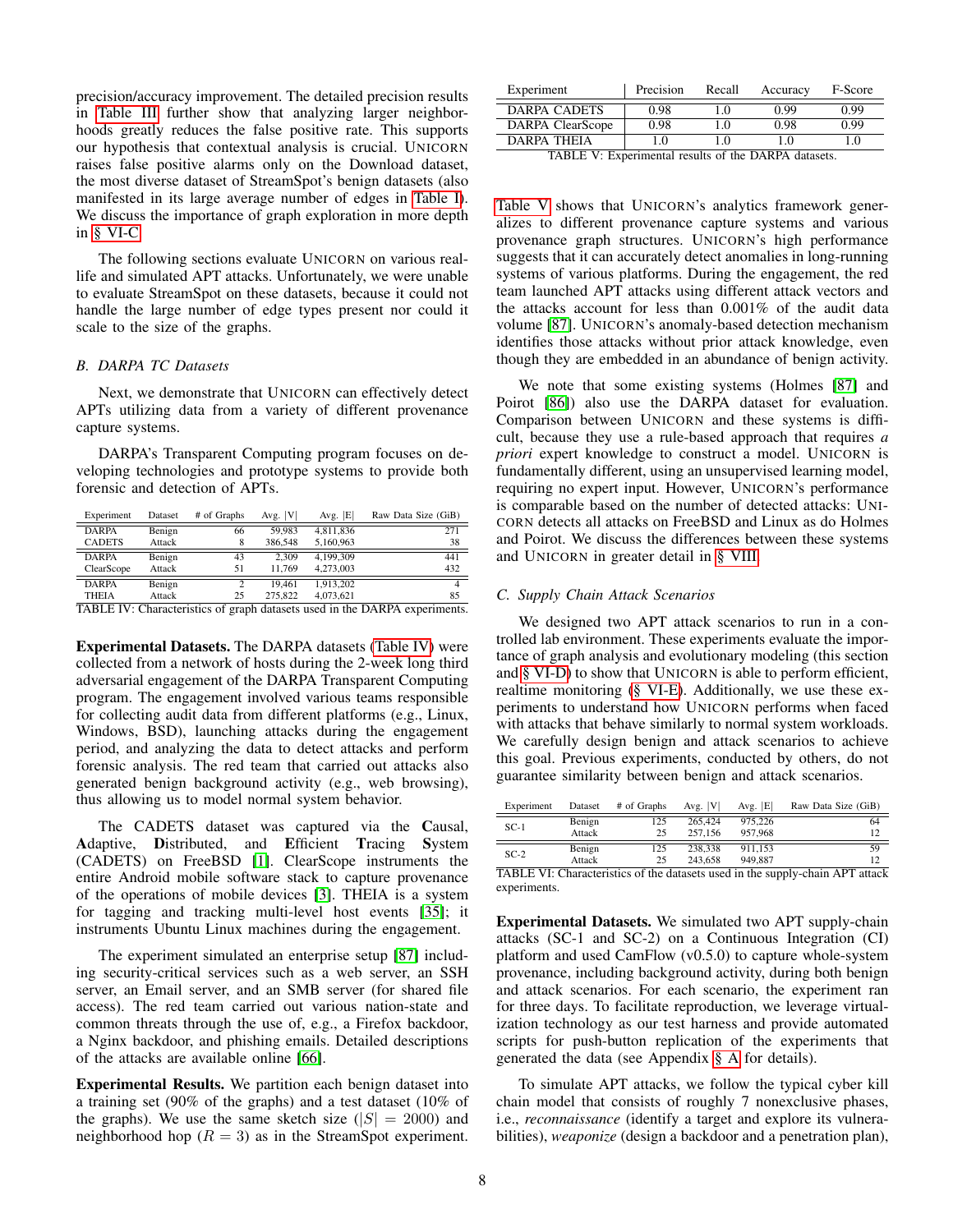<span id="page-8-1"></span>

|                            | Batch Size | Sketch Size | Hop Count Decay Factor | Sketch Interval                                                          |
|----------------------------|------------|-------------|------------------------|--------------------------------------------------------------------------|
| Baseline $\frac{1}{6,000}$ |            | 2.000       | 0.02                   | 3.000                                                                    |
|                            |            |             |                        | TABLE VII: UNICORN configurations for supply-chain APT attack scenarios. |

*delivery* (deliver the weapon), *exploitation* (victim triggers the vulnerability), *installation* (install the backdoor or malware), *command and control (C&C)* (give remote instructions to the victim), and *actions on objectives* [\[131\]](#page-16-16).

In the SC-1 experiment, the attacker identified an enterprise CI server that routinely wgets Debian packages from various repositories. She discovered that the server runs GNU wget version 1.17, which is vulnerable to arbitrary remote file upload when the victim requests a malicious URL to a compromised server (CVE-2016-4971) [\[47\]](#page-15-31) (*reconnaissance*). The attacker embedded a common remote access trojan (RAT) into a Debian package and compromised one of the repositories so that any request to download the legitimate package is redirected to the attacker's FTP server that hosts the RATembedded package (*delivery*). As the CI server downloaded (*exploitation*) and installed (*installation*) the package, it also unknowingly installed the trojan software. The RAT established a C&C channel with the attacker, creating a reverse TCP shell session on the CI server (*C&C*). The attacker then modified the CI server configuration (*actions on objectives*) to gain control of the CI deployment output. The SC-2 experiment had a similar setup but the attacker exploited a different vulnerability from GNU Bash version 4.3, which allows remote attackers to execute arbitrary code via crafted trailing strings after function definitions in Bash scripts (CVE-2014-6271). Both scenarios represent the *supply-chain compromise* as the initial access mechanism to subvert a company's software distribution channel to spread malware [\[48,](#page-15-32) [67\]](#page-15-33).

In both experiments, we model normal behavior of the victim system (i.e., the CI server). [Table VI](#page-7-4) summaries the datasets.

<span id="page-8-2"></span>

| Experiment         | Precision | Recall            | Accuracy    | F-Score |
|--------------------|-----------|-------------------|-------------|---------|
| $SC-1$             | 0.85      | 0.96              | 0.90        | 0.90    |
| $SC-2$<br>________ | 0.75      | $\rm 0.80$<br>. . | $\sim$ $ -$ | 0.78    |

TABLE VIII: Experimental results of the supply-chain APT attack scenarios.

Experimental Results. We split 125 benign graphs randomly into 5 groups to enable 5-fold cross validation. After we use UNICORN to model normal behavior on the training set, which consists of 100 benign graphs (i.e., 4 groups), we evaluate it on the remaining 25 benign graphs (i.e., the  $5<sup>th</sup>$ group) for false positive validation. We also evaluate the model on the 25 attack graphs for false negatives [\(Table VI\)](#page-7-4). We repeat this procedure for each group and report the mean evaluation results. [Table VII](#page-8-1) summarizes the configuration for the experiments and [Table VIII](#page-8-2) shows the experimental results.

We see in [Table VIII](#page-8-2) that UNICORN is able to detect attacks with high accuracy with only a small number of false alarms (as reflected in precision and recall). We observe that UNICORN creates many clusters in the sub-models during modeling, and the majority of true alarms originate from the first several clusters as UNICORN tracks system state transition. This suggests that UNICORN's evolutionary model captures system behavior changes and that it is able to detect attacks in their early stages, i.e., the initial supply-chain access point. This has important implications. First, traditional clustering approaches that use static snapshots to build the initial model generate a large number of false positives [\(§ VI-A\)](#page-6-1). These can easily overwhelm system administrators and cause "threat fatigue", leading to alert dismissal. In supply-chain attacks, the attackers can take advantage of this initial stage to break into an enterprise network. UNICORN reduces false positives as its evolutionary models precisely but flexibly define normal system behavior. We further note that dynamically adapting the model during runtime is also suboptimal in APT scenarios, because once the attackers break into the network from the initial supply chain, they can guide the model to slowly and gradually penetrate the network without the model raising an alarm. Second, while many APTs abandon stealth in later attack stages, making detection easier, UNICORN raises alarms in earlier stages, thus preventing damage that may have already occurred when APTs unmask their behavior. For example, we observe that 50% of the attacks in SC-1 were detected when malicious packages were just delivered to the victim machine, and all of them were flagged right after installation.

It is more difficult to detect attacks in the SC scenarios than in the DARPA ones. The attackers in the DARPA datasets spend time finding vulnerabilities in the system, and that behavior appears in the traces. In contrast, in the SC scenarios, the attacker has *a priori* knowledge of the target system (i.e., we act as both the attacker and the victim), so we can launch an attack without any prior unusual behavior. This partially explains UNICORN's lower performance on the SC datasets.

In [§ VI-D,](#page-8-0) we conduct additional experiments on SC-1 to demonstrate the importance of graph exploration in detecting anomalies in provenance graphs.

# <span id="page-8-0"></span>*D. Influence of Graph Analysis on Detection Performance*

We now analyze the importance of UNICORN's key parameters using the SC-1 dataset. We use the same setup from [§ VI-C](#page-7-1) as our baseline configurations [\(Table VII\)](#page-8-1). We then vary parameters independently to examine the impact of each. [Fig.](#page-9-1) 3 shows the experimental results.

*Batch Size (BS)*. This indicates the number of edges submitted to GraphChi at once; it does not affect detection performance.

*Hop Count (HC).* This defines the size of the neighborhood used to characterize each vertex; it is a measure of the expressiveness of the features in our sketches. Larger hop counts capture more contextual information, some of which might be irrelevant, which can mask potential attacks [\[83,](#page-15-1) [87\]](#page-15-2), as shown in [Fig.](#page-9-1) 3(a).

*Sketch Size (SS).* This is the size of our fixed-size histogram representation. Larger SS allows UNICORN to include more information about the evolving graph, thus reducing the error of approximating normalized min-max similarity [\(§ IV-C\)](#page-4-1). However, a large SS ultimately leads to the curse of dimensionality [\[38\]](#page-14-24) in clustering [\(§ IV-D\)](#page-5-0). [Fig.](#page-9-1) 3(b) confirms that, in general, detection precision, recall, and accuracy improve as we increase SS up to a point, after which it degrades.

*Interval of Sketch Generation (SG).* This is the number of edges added to the graph between the construction of new sketches. Smaller SG makes adjacent sketches look similar to each other, which can produce higher false negative rates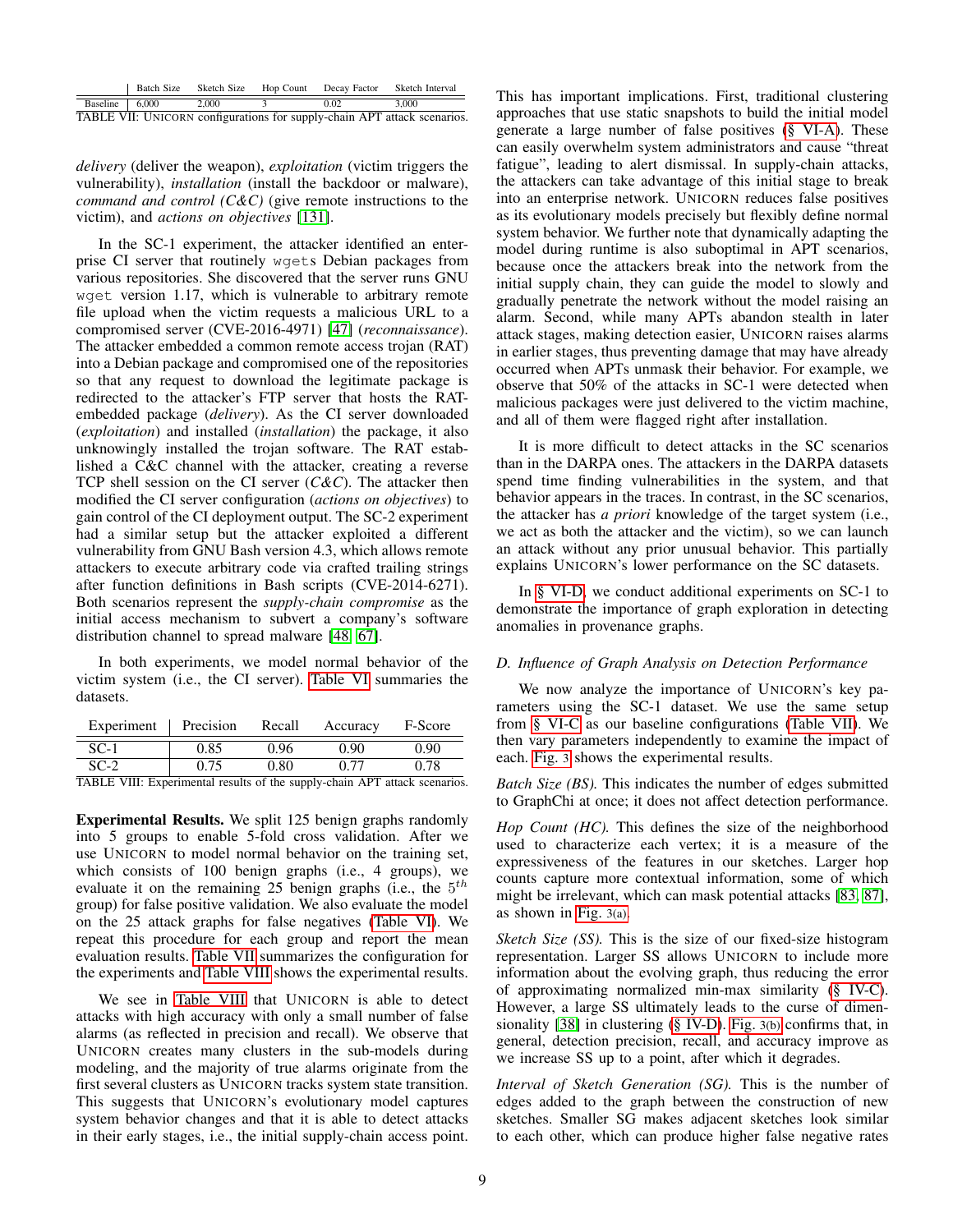

<span id="page-9-1"></span>Fig. 3: Detection performance (precision, recall, accuracy, and F-score) with varying hop counts [\(Fig. 3\(a\)\)](#page-9-1), sketch sizes [\(Fig. 3\(b\)\)](#page-9-1), intervals of sketch generation [\(Fig. 3\(c\)\)](#page-9-1), and decay factor [\(Fig. 3\(d\)\)](#page-9-1). Baseline values (\*) are used by the controlled parameters (that remain constant) in each figure.

and lower recall and accuracy. Meanwhile, given fixed-size sketches, which are approximations, a larger SG leads to coarser-grained changes, which also makes graphs look too similar to each other. In [Fig.](#page-9-1) 3(c), we observe that  $SG = 500$ edges per new sketch cannot detect any attack graphs, resulting in 0 recall and undefined precision and F-score. We obtain optimal results when setting the interval to be around 3, 000 in the SC-1 experiment.

*Weighted Decay Factor (DF).* This determines the rate at which we forget the past. We observe that both never-forget ( $\lambda =$ 0.0) and always-forget ( $\lambda = 1.0$ ) yield unsatisfactory results, while a slow decay rate (around 0.02) achieves a good balance between factoring past and current graph components into the analysis.

#### <span id="page-9-0"></span>*E. Processing Speed*

In the previous section, we show how UNICORN's parameters influence detection performance; this section and the one that follows examine UNICORN's runtime overhead. These sections consider only the CamFlow implementation, which has been shown to produce negligible overhead [\[100\]](#page-16-8), allowing us to isolate UNICORN's performance characteristics. We use Amazon EC2 i3.2xlarge Linux machines with 8 vCPUs and 61GiB of memory.

Runtime performance is important in APT scenarios where an IDS is constantly monitoring the system in real time. We analyze the SC-1 experiment using the same baseline settings and parameters as in the previous section. (We also evaluate batch size here, which has no impact on accuracy.) Together, these two sections illustrate the tradeoff between accuracy and runtime performance.

[Fig.](#page-10-1) 4 shows the total number of edges processed over time as a metric to quantify UNICORN's processing speed. The CamFlow lines (in blue) represent the total number of edges generated by the capture system; the closer other lines are to this line, the better the runtime performance, meaning that UNICORN "keeps up" with the capture system.

*Batch Size (BS).* [Fig.](#page-10-1) 4(a) shows that runtime performance improves as we increase BS. We use BS of 6,000 as it approximates CamFlow. There is marginal improvement as we increase BS above 6,000.

*Sketch Size (SS).* As shown in [Fig.](#page-10-1) 4(b), SS has minimal impact on runtime performance, except during the beginning of the experiment when UNICORN initializes the sketch, which requires more computation with larger sketch sizes. Afterwards, runtime performance is similar among different SS, thanks to UNICORN's fast, incremental sketch update.

*Hop Count (HC)*. [Fig.](#page-10-1) 4(c) shows that HC has minimal impact on provenance graphs because of the graph structure and its adaption of fast WL algorithm.

*Interval of Sketch Generation (SG) & Weighted Decay Factor (DF).* Neither SG nor DF affect runtime performance (we omit DF from the figure).

Overall, we show that UNICORN runtime is relatively insensitive to these parameters. This means that UNICORN can perform realtime intrusion detection with parameters optimized for detection accuracy.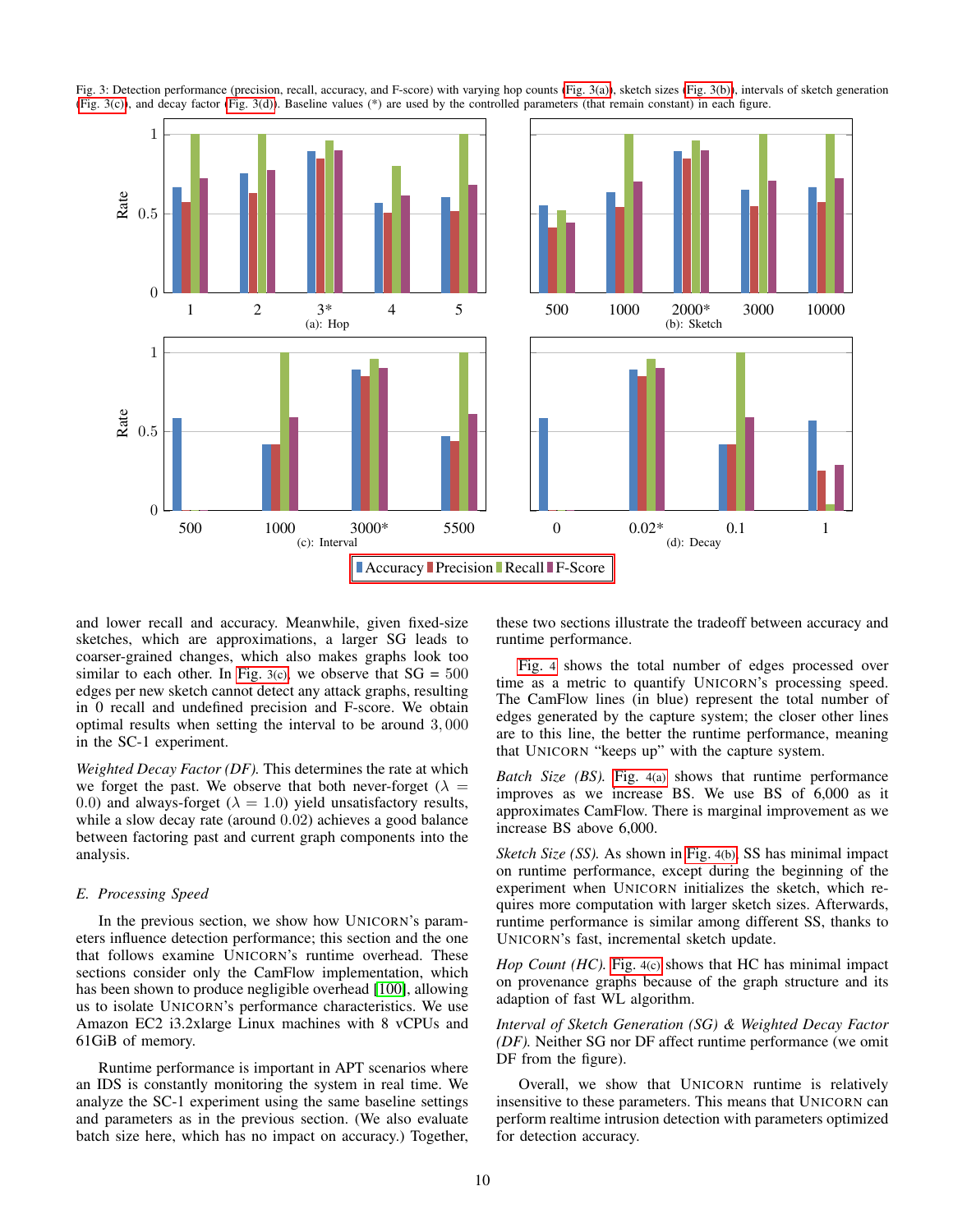<span id="page-10-1"></span>Fig. 4: Total number of processed edges over time (in seconds) in the SC-1 experimental workload with varying batch sizes [\(Fig. 4\(a\)\)](#page-10-1), sketch sizes [\(Fig. 4\(b\)\)](#page-10-1), hop counts [\(Fig. 4\(c\)\)](#page-10-1), and intervals of sketch generation [\(Fig. 4\(d\)\)](#page-10-1). Dashed blue line represents the speed of graph edges streamed into UNICORN for analysis. Triangle maroon baseline has the same configurations as those used in our experiments and indicates the values of the controlled parameters (that remain constant) in each figure.



## <span id="page-10-0"></span>*F. CPU & Memory Utilization*

We evaluate UNICORN's CPU utilization and memory overheads for a system under relatively heavy workload, i.e., CI performing kernel compilation. We show that UNICORN exhibits low CPU utilization and memory overheads.

[Fig.](#page-11-2) 5(a) shows the average CPU utilization due to UNI-CORN over a long-running experiment using the baseline configuration. The average CPU utilization stabilizes around 12.3% on a single CPU. [Fig.](#page-11-2) 5(b) shows the per-vCPU and the average CPU utilization of the same experiment (but with a shorter timeline to avoid cluttering). Note that the parameters discussed in the previous sections do not significantly impact average CPU utilization.

PassMark Software's Enterprise Endpoint Security performance benchmark [\[14\]](#page-14-25) shows an average CPU utilization of 26%-90% for commercial products such as Symantec End-

<span id="page-10-2"></span>

| Configuration Parameter | Parameter Value       | Max Memory Usage (MB) |
|-------------------------|-----------------------|-----------------------|
|                         | $R = 1$               | 562                   |
|                         | $R = 2$               | 624                   |
| Hop<br>Count            | $R = 3$               | 687                   |
|                         | $R = 4$               | 749                   |
|                         | $R = 5$               | 812                   |
|                         | $ S  = 500$           | 312                   |
| Sketch                  | $ S  = 1,000$         | 437                   |
| Size                    | $ S  = 2,000$         | 687                   |
|                         | $ S  = 5,000$         | 1,374                 |
| . .<br>____________     | $ S  = 10,000$<br>. . | 2,498<br>--<br>$\sim$ |

TABLE IX: Memory overheads with varying hop counts and sketch sizes. The highlighted configurations gave the best detection performance.

point Protection, Kaspersky Endpoint Security, and McAfee Endpoint Security. However, direct comparison is difficult. Research IDS we surveyed [\(§ VIII\)](#page-12-0) do not report metrics that allow meaningful comparison. We leave the design of meaningful performance benchmarks for IDS to future work.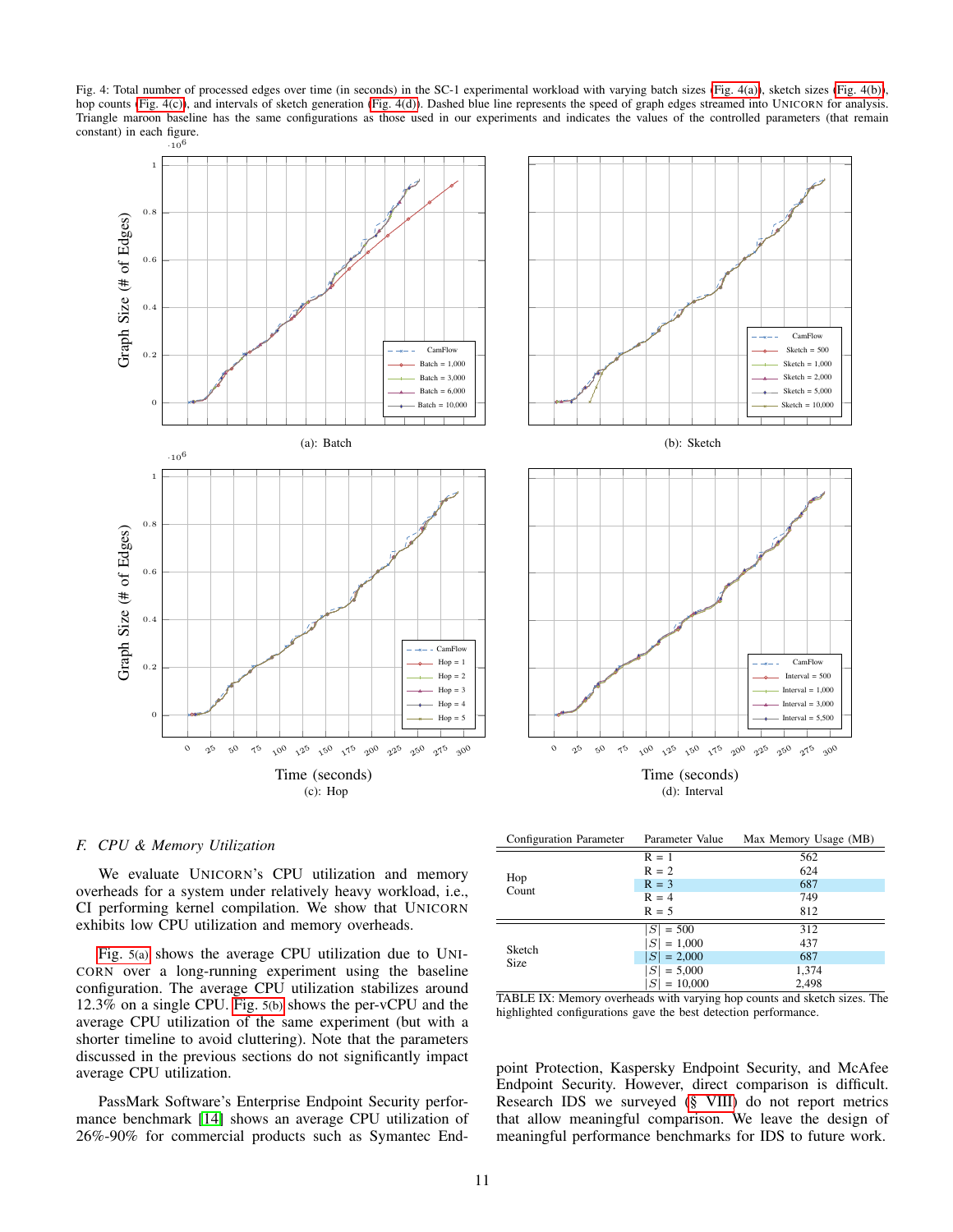[Table IX](#page-10-2) shows memory overheads for the same workload under two different parameters. Other parameters in the basic configurations do not significantly influence memory consumption.

The graph histogram and the random variables sampled for sketch generation represent the majority of UNICORN's memory usage. The size of the histogram is proportional to the number of unique labels, which in turn is determined by the size of the neighborhood that each vertex explores. [Table IX](#page-10-2) shows that as we increase the number of neighborhood hops, UNICORN requires more memory for the histogram. In theory, the total number of unique labels is bounded by the number of possible combinations of node/edge types within  $|R|$  hops. In practice, however, many parts of a provenance graph exhibit similar structures and therefore the value is significantly lower than the theoretical upper bound. For example, the maximum memory usage of the experiment corresponding to [Fig.](#page-11-2) 5(a) remains around 680MB, which is acceptable for modern systems. As we increase the sketch size, UNICORN consumes more memory to store additional random variables sampled for sketch generation and update. Although with  $|S| = 10,000$ , memory consumption increases up to 2.5GiB [\(Table IX\)](#page-10-2), the previous sections suggest that such large values are never a good option.

# VII. DISCUSSION & LIMITATIONS

<span id="page-11-0"></span>Anomaly-based Detection. UNICORN shares assumptions, architecture, and therefore limitations with other anomalybased intrusion detection systems.

First, we assume there is a modeling period where system administrators can run their systems safely to capture system behavior [\(§ III\)](#page-2-1). Second, we assume that there exists an exhaustive, finite number of system behavior patterns and most, if not all, patterns are observed during modeling [\[109\]](#page-16-5). UNICORN will raise a false alarm if it observes a new behavior that is, in fact, normal; such alarms will require human-in-theloop intervention.

Adversaries may try to steer malicious behavior towards learned models to evade detection, similar to the well-known mimicry attacks [\[98\]](#page-16-9). However, conducting mimicry attacks on provenance graphs and/or UNICORN's graph sketches is more challenging than on sequences of system calls, because provenance graphs contain complex structural information that is difficult to imitate without affecting the attack. Additionally, UNICORN's consistent weighted sampling approach randomizes sketch generation, making it hard to guarantee that the low-dimensional projections of mimicry provenance graphs will be close to learned normal clusters. At the same time, this complexity will make it difficult to use models to identify the cause of an alarm. Fortunately, there exist tools that facilitate attack causality analysis on provenance graphs [\(§ VIII\)](#page-12-0).

UNICORN, like other anomaly-based systems, requires sufficient benign behavior traces to learn behavior models. Our current modeling design and implementation assumes that UNICORN monitors a system from the same starting point as its model, tracking state transitions as the system executes. It can easily perform such continuous monitoring given its high performance and scalability [\(§ VI\)](#page-6-0). However, UNICORN may raise false alarms if the current state does not match the

<span id="page-11-2"></span>

<span id="page-11-1"></span>modeled state as a result of, e.g., the system restoring to a saved state due to failure. One approach to addressing this issue is to integrate UNICORN more closely with the system so that it can save its model state at the same time the system creates snapshots; when the system restores a snapshot, UNICORN would restore the corresponding model state.

False Alarms. As briefly mentioned above, when normal system behavior changes, UNICORN might raise false positive alarms, since it does not dynamically adjust its model (to avoid attacker poisoning). The false alert problem is not unique to UNICORN. In fact, it is a major concern even for signaturebased approaches used in practice, although in theory, these approaches are designed to generate few such alarms due to rigid attack matching [\[2\]](#page-14-26). UNICORN partially mitigates this issue using concept drift [\(§ IV-B\)](#page-3-0), modeling system evolution. As we demonstrated in [§ VI,](#page-6-0) UNICORN improves precision by 24% compared to the state-of-the-art and achieves near perfect results on the DARPA datasets. However, UNICORN must also ensure stability to avoid adversarial manipulation, which inevitably increases the potential for false alerts. Therefore, system administrators might need to periodically retrain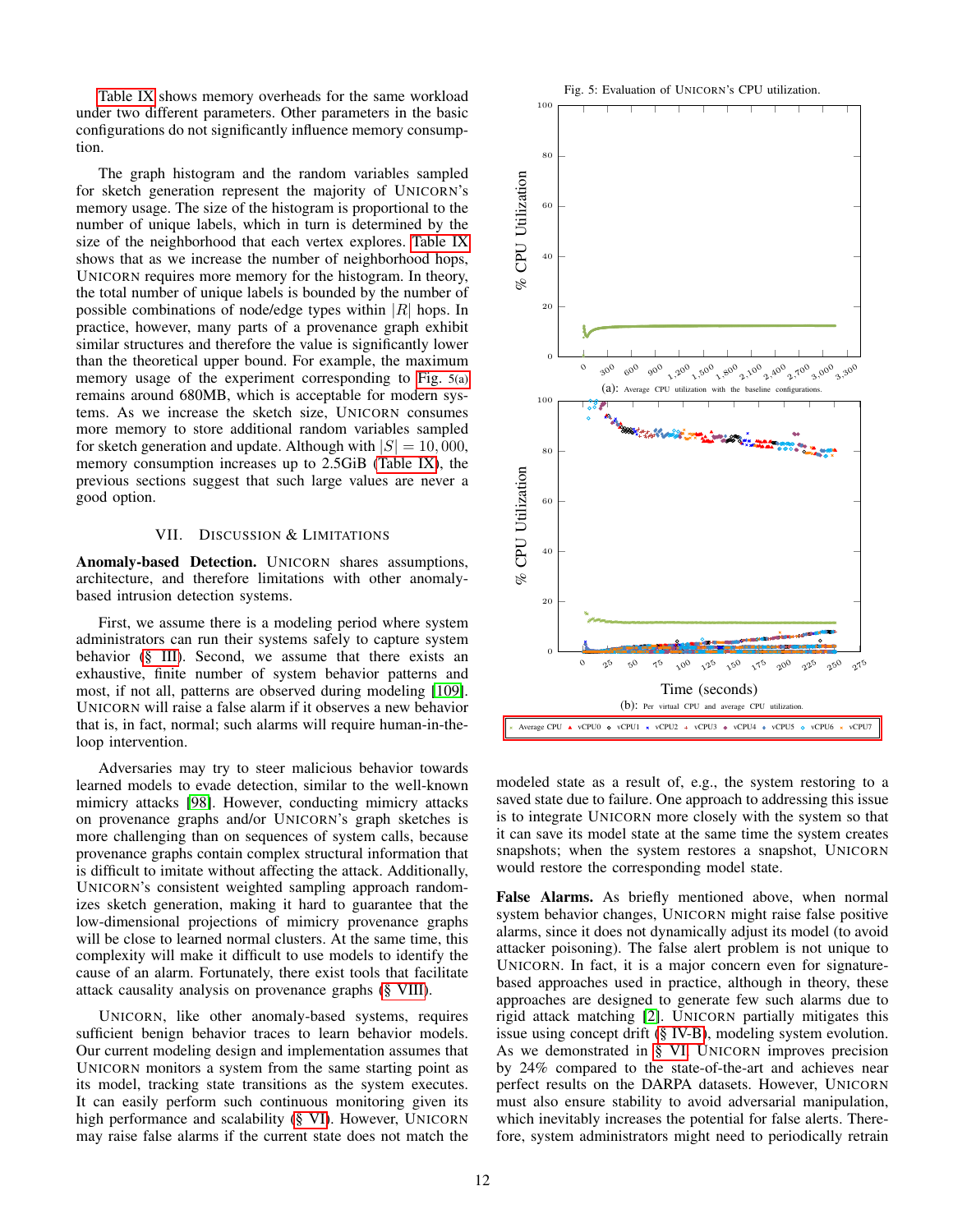UNICORN's model to stay up-to-date. Fortunately, updating UNICORN models is quick; the important caveat is to ensure that new training data is known to be devoid of malicious activity.

Graph Analysis. UNICORN enables efficient and powerful graph analysis, but similar to many IDS [\[8,](#page-14-20) [23,](#page-14-7) [83,](#page-15-1) [87\]](#page-15-2), it also requires parameters that must be tuned to each system to improve detection performance [\(§ VI-D\)](#page-8-0). Finding ideal parameters for a specific task is a well-known research topic in machine learning [\[119\]](#page-16-35). We used OpenTuner [\[11\]](#page-14-27) to enable program autotuning. Although our tests are by no means exhaustive, it is encouraging that we were able to use the same settings on almost all of our evaluation datasets, even though they came from disparate sources and modeled rather different attacks. Due to time and space constraints, we leave the discussion of automatically tuning UNICORN to future work.

Heterogenous Host Activity. In testing, we observed that UNICORN performed extremely well in domains featuring homogenous normal activities. For example, we achieve nearperfect detection rates for the StreamSpot dataset [\(Table I\)](#page-6-2). This makes UNICORN a promising security tool in datacenters and other production environments that perform well-defined tasks, which are frequently the target of attacks [\[22,](#page-14-28) [74,](#page-15-34) [106\]](#page-16-36). Hosts that exhibit more diverse behaviors, such as workstations [\[18\]](#page-14-29), pose a greater challenge for IDS in general. Modern provenance capture systems (e.g., CamFlow) help mitigate this issue as they can separate provenance data based on, e.g., namespaces and control groups [\[100\]](#page-16-8). However, we acknowledge that endpoint security for workstations presents extra challenges that UNICORN does not attempt to address in this work, as it was originally designed to protect more stable environments.

Larger Cross-evaluation. We emphasize that comparing UNI-CORN with other existing IDS (most of which are syscallbased) is difficult for several reasons: A) many IDS are not open-source; B) existing public IDS datasets are either outdated [\[4,](#page-14-30) [85\]](#page-15-35) or require a translation [\[28,](#page-14-31) [50,](#page-15-36) [51\]](#page-15-37) from, e.g., syscall traces to data provenance, which is challenging and sometimes impossible (due to lack of information); C) systems that create their own private datasets only superficially describe their experimental procedures, making it difficult to fairly reproduce the experiments for provenance data. We believe that such a meta-study is a worthwhile endeavor that we plan to pursue in future work.

# VIII. RELATED WORK

<span id="page-12-0"></span>This work lies at the intersection of dynamic hostbased intrusion detection, graph-based anomaly detection, and provenance-based security analysis. Therefore, we place UNI-CORN in the context of prior work in these areas.

Dynamic Host-based Intrusion Detection. Dynamic hostbased intrusion detection (HID) was pioneered by Forrest et al.'s anomaly detection system [\[37\]](#page-14-6) that used fixed-length sequences of syscalls to define normal behavior for UNIX processes. Debar et al. [\[29\]](#page-14-32) and Wespi et al. [\[127\]](#page-16-37) later generalized the approach to incorporate variable-length patterns. As attacks became increasingly sophisticated [\[117,](#page-16-38) [123\]](#page-16-10), systems that modeled only syscall sequences suffered from low detection accuracy. Next generation systems added state to provide contextual information to the syscalls. Sekar et al. [\[109\]](#page-16-5) designed a finite-state automaton (FSA) that modeled each state as the invocation of a system call from a particular call site. VtPath [\[36\]](#page-14-2) extended this idea to avoid the impossible path problem, in which there may exist sequences of state transitions in the FSA that cannot happen in practice. VtPath performed more extensive call stack analysis to identify such impossible paths as anomalies. Jafarian et al. [\[62\]](#page-15-24) addressed the impossible path problem by using a deterministic pushdown automata (DPDA). Maggi et al. [\[81\]](#page-15-0) extended these approaches by combining models of system call sequences with models for the parameters to those system calls. As automaton-based models approach their theoretical accuracy limit, which is equivalent to a linear bounded automaton (LBA) or a context-sensitive language model, their detection capacity increases; however, the non-polynomial complexity of such theoretical models makes it impossible to realize in practice [\[113\]](#page-16-39). Even a constrained DPDA model exhibits a polynomial time complexity [\[62\]](#page-15-24). Shu et al. [\[113\]](#page-16-39) presented a formal framework that surveyed host-based anomaly detection, discussing in detail various dynamic and static approaches orthogonal to our work. Liu et al. [\[78\]](#page-15-27) summarized the stateof-the-art host-based IDS [\[26,](#page-14-33) [68,](#page-15-38) [91\]](#page-16-40) and discussed future research trends, indicating data as one of the decisive factors in IDS research.

UNICORN takes a completely different approach, because traditional system call approaches are not well-suited for APT attacks ( [§ II-A\)](#page-1-0) [\[61,](#page-15-5) [125\]](#page-16-12). Our graph representation and analysis avoids costly control-flow construction and state transition automata, while accurately describing and modeling complex relationships among data objects in the system for contextualized anomaly detection. To the best of our knowledge, although some systems produce provenance-like graphs from audit logs [\[83\]](#page-15-1), UNICORN is the first system to detect intrusions via runtime analysis of native whole-system provenance.

Graph-based Anomaly Detection. Akoglu et al. determine graph or subgraph similarity for anomaly detection by categorizing graphs based on their properties (i.e., *static* vs. *dynamic*, *plain* vs. *attributed*) [\[8\]](#page-14-20).

Ding et al. [\[30\]](#page-14-34) identified malicious network sources in network flow traffic graphs based on cut-vertices, using similarity metrics such as betweenness to detect cross-community communication behavior. Liu et al. [\[77\]](#page-15-39) constructed a software behavior graph to describe program execution and used a support vector machine (SVM) to classify non-crashing bugs (e.g., logic errors that do not crash the program) based on closed subgraphs and frequent subgraphs. These systems and many other graph mining algorithms [\[39,](#page-15-40) [103\]](#page-16-41) and graph similarity measures (e.g., graph kernels [\[122\]](#page-16-21)) are designed only for static graphs and are difficult to adapt to a streaming setting.

Papadimitriou et al. [\[97\]](#page-16-42) proposed five similarity schemes for dynamic web graphs, and NetSimile [\[17\]](#page-14-35) used moments of distribution to aggregate egonet-based features (e.g., number of neighbors) to cluster social networks. Aggarwal et al. [\[6\]](#page-14-36) used a structural connectivity model to define outliers and design a reservoir sampling approach that robustly maintains structural summaries of homogeneous graph streams. However, these and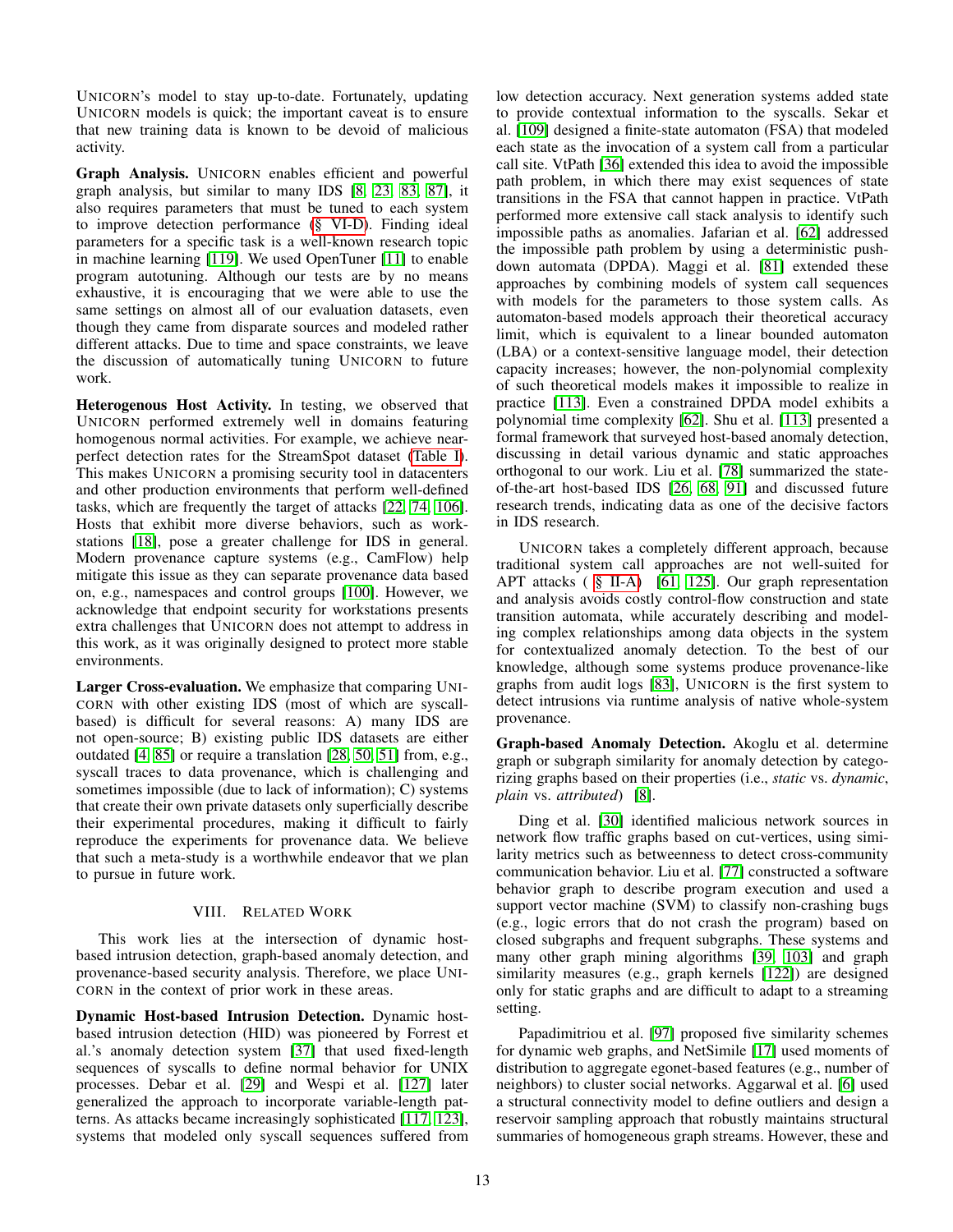other streaming-oriented approaches [\[49,](#page-15-41) [88,](#page-15-42) [115\]](#page-16-43) are either domain specific (e.g., bibliographic networks have a different structure than provenance graphs) or applicable primarily to homogeneous graphs.

In the realm of malware classification and intrusion detection, Classy [\[72\]](#page-15-43) clusters streams of call graphs to facilitate malware analysis based on graph edit distance (GED) [\[41\]](#page-15-44) of pairs of graphs using a modified version of simulated annealing. Although its runtime complexity is suitable for graph streams, the empirical evaluation was limited to graphs with no more than 3,000 vertices; real system execution yields graphs orders of magnitude larger [\[101\]](#page-16-15).

StreamSpot [\[83\]](#page-15-1) analyzes streaming information flow graphs to detect anomalous activity. However, StreamSpot's graph features are locally constrained while UNICORN's embody execution context. We show in [§ VI](#page-6-0) that contextualized graph analysis has great impact on detection performance. Furthermore, StreamSpot models only a single snapshot of every training graph, dynamically maintaining its clusters during test time. However, it results in a significant number of false alarms, which creates an opportune time window for the attacker. We also consider such an approach inappropriate in APT scenarios, where persistent attackers can manipulate the model to gradually and slowly change system behavior to avoid detection. UNICORN takes full advantage of its ability to continuously summarize the evolving graph, modeling the corresponding evolution of the system execution it monitors. FRAPpuccino [\[53\]](#page-15-4) is another attempt at graph-based intrusion detection. It uses a windowing approach to allow for efficient graph analysis. Naturally, segmenting provenance graphs in this way produces a more limited view of system execution, unsuitable for long-term detection that spans windows.

Provenance-based Security Analysis A variety of securityrelated applications leverage provenance, mostly notably for forensic analysis and attack attribution [\[8\]](#page-14-20). BackTracker [\[69\]](#page-15-45) analyzes intrusions using a provenance graph to identify the entry point of the intrusion, while PriorTracker [\[79\]](#page-15-13) optimizes this process and enables a forward tracking capability for timely attack causality analysis. HERCULE [\[102\]](#page-16-18) analyzes intrusions by discovering attack communities embedded within provenance graphs. Winnower [\[56\]](#page-15-46) expedites system intrusion investigation through grammatical inference over provenance graphs, and simultaneously reduces storage and network overhead without compromising the quality of provenance data. NoDoze [\[55\]](#page-15-3) performs attack triage within provenance graphs to identify anomalous paths. Bates et al. [\[16\]](#page-14-9) were the first to use provenance for data loss prevention, and Park et al. [\[99\]](#page-16-44) formalized the notion of provenance-based access control (PBAC). Ma et al. [\[80\]](#page-15-47) designed a lightweight provenance tracing system ProTracer to mitigate the dependence explosion problem and reduce space and runtime overhead, facilitating practical provenance-based attack investigation. Pasquier et al. [\[101\]](#page-16-15) introduced a generic framework, called CamQuery, that enables inline, realtime provenance analysis, demonstrating great potential for future provenance-based security applications.

Recently, as APT attacks become increasingly prominent, a number of systems leverage data provenance for APT attack analysis. Holmes [\[87\]](#page-15-2) and Sleuth [\[58\]](#page-15-48) focus primarily on attack reconstruction using information flow provided by data provenance. Their approach is similar to an architecture proposed by Tariq et al. [\[118\]](#page-16-45) that correlates anomalous activity in grid applications using data provenance. The anomaly detection module itself uses a simple, pre-defined model that relies on expert knowledge of the existing APT kill-chain to match an *a priori* specification of possible exploits to localized components in the graph. Poirot [\[86\]](#page-15-30) produces another form of attack reconstruction. It correlates a collection of compromise indicators (found by other systems) to identify APTs. Relying on expert knowledge from existing cyber threat intelligence reports and compromise descriptions to construct attack query graphs, Poirot performs offline graph pattern matching on provenance graphs to uncover potential APTs. For example, it uses the red team's attack descriptions to manually craft query graphs to correlate anomalies in the DARPA datasets used in [§ VI-B.](#page-7-0) This is a critical limitation given that composing a sufficiently detailed description of a new class of APT takes significant forensic effort [\[15\]](#page-14-3).

UNICORN differs from these rule-based systems in that it is an anomaly-based system that requires no prior expert knowledge of APT attack patterns and behaviors. Although rule-based approaches are closely aligned with commercial practices today (i.e., they are essentially provenance-based versions of the Endpoint Detection and Response (EDR) tools offered by enterprise security vendors), prior research shows that rule-based EDR systems are the chief contributor to the "threat fatigue problem" [\[2\]](#page-14-26). Recent work on provenance analysis (e.g., NoDoze [\[55\]](#page-15-3)) demonstrated that historical context is crucial for mitigating this problem; UNICORN instead investigates how to incorporate context as a first class citizen in HID systems, rather than as a secondary triage tool.

Gao et al. [\[40\]](#page-15-12) leveraged complex event processing platforms and designed a domain-specific query language, SAQL to analyze large-scale, streaming provenance data. The system combines various anomaly models (e.g., rule-based anomalies) and aggregates data streams across multiple hosts, but it ultimately requires expert domain knowledge to identify elements/patterns to match against queries. We also note that our provenance graph analyses are able to incorporate implicitly (without domain knowledge) most of their anomaly models (e.g., invariant-based, time-series, and outlier-based). Barre et al. [\[15\]](#page-14-3) mine data provenance to detect anomalies. The goal of their work is mainly to identify important process features that are likely to be relevant to APT attacks (e.g., a process' lifetime and path information). Using a random forest model with hand-picked process features, their system delivers a detection rate of only around 50%. Such low performance suggests that simple feature engineering on provenance graphs without considering graph topology is insufficient in detecting stealthy APT attacks. Berrada et al. [\[19\]](#page-14-4) proposes score aggregation techniques to combine anomaly scores from different anomaly detectors to improve detection performance. Although their work targets provenance graphs for APT detection, it is orthogonal to UNICORN (or any other detectors) in that it functions only as an aggregator for existing anomaly detection systems.

## IX. CONCLUSION

We present UNICORN, a realtime anomaly detection system that leverages whole-system data provenance to detect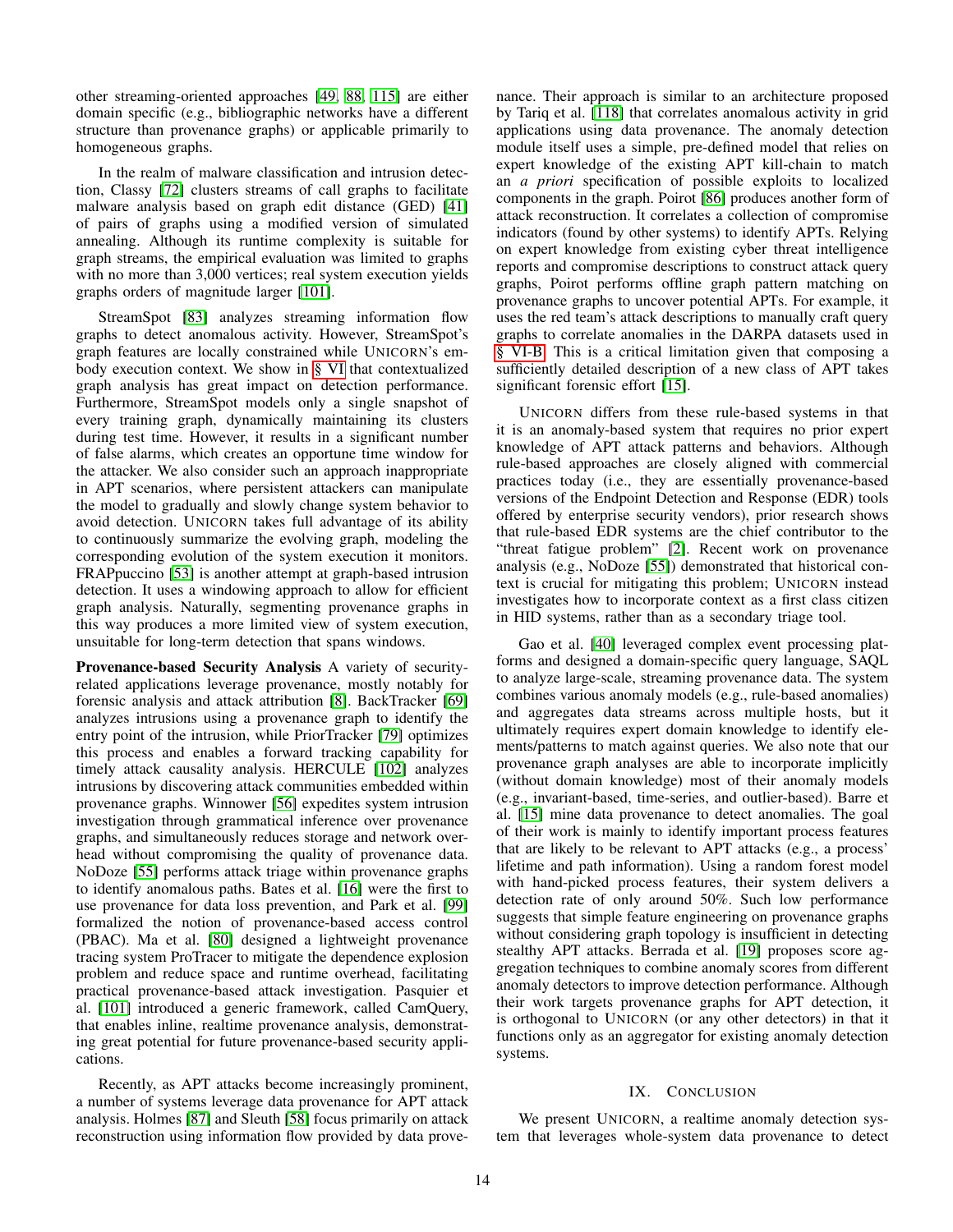advanced persistent threats that are deemed difficult for traditional detection systems. UNICORN models system behavior via structured provenance graphs that expose causality relationships between system objects, taking into account the entirety of the graph by efficiently summarizing it as it streams into its analytic pipeline. Our evaluation shows that the resulting evolutionary models can successfully detect various APT attacks captured from different audit systems, including real-life APT campaigns, with high accuracy and low false alarm rates.

#### ACKNOWLEDGEMENT

We thank Dr. Robert N. W. Watson and his team at the University of Cambridge on the DARPA Transparent Computing Program. We also thank the anonymous reviewers and our shepherd Prof. Brendan Saltaformaggio who helped improve the paper. We acknowledge the support of the Natural Sciences and Engineering Research Council of Canada (NSERC). Cette recherche a été financée par le Conseil de recherches en sciences naturelles et en génie du Canada (CRSNG). This research was supported by the US National Science Foundation under grants NSF 14-50277, 16-57534, and 17-50024. This research was also supported with promotional credits from the AWS Cloud Credits for Research program. The views, opinions, and/or findings contained in this paper are those of the authors and should not be interpreted as representing the official views or policies, either expressed or implied, of the Department of Defense or the U.S. Government.

#### **REFERENCES**

- <span id="page-14-21"></span>[1] "Causal, Adaptive, Distributed, and Efficient Tracing System (CADETS)," Accessed 21st January 2020, [https://www.cl.cam.ac.uk/](https://www.cl.cam.ac.uk/research/security/cadets/) [research/security/cadets/.](https://www.cl.cam.ac.uk/research/security/cadets/)<br>[2] "How Many Alerts
- <span id="page-14-26"></span>Many Alerts is Too Many to Handle?" Ac-<br>21st January 2020, https://www2.fireeve.com/ cessed 21st January 2020, [https://www2.fireeye.com/](https://www2.fireeye.com/StopTheNoise-IDC-Numbers-Game-Special-Report.html) [StopTheNoise-IDC-Numbers-Game-Special-Report.html.](https://www2.fireeye.com/StopTheNoise-IDC-Numbers-Game-Special-Report.html)
- <span id="page-14-22"></span>[3] "Transparent Computing," Accessed 21st January 2020, [https://people.](https://people.csail.mit.edu/rinard/research/ComputerSecurity/) [csail.mit.edu/rinard/research/ComputerSecurity/.](https://people.csail.mit.edu/rinard/research/ComputerSecurity/)
- <span id="page-14-30"></span>[4] "University of New Mexico System Call Dataset," accessed 21st January 2020, https://www.cs.unm.edu/∼[immsec/systemcalls.html.](https://www.cs.unm.edu/~immsec/systemcalls.html)
- <span id="page-14-16"></span>[5] C. C. Aggarwal and P. S. Yu, "On classification of high-cardinality data streams," in *International Conference on Data Mining*. SIAM, 2010, pp. 802–813.
- <span id="page-14-36"></span>[6] C. C. Aggarwal, Y. Zhao, and S. Y. Philip, "Outlier detection in graph streams," in *International Conference on Data Engineering (ICDE)*. IEEE, 2011.
- <span id="page-14-11"></span>[7] K. J. Ahn, S. Guha, and A. McGregor, "Graph sketches: sparsification, spanners, and subgraphs," in *Proceedings of the 31st ACM SIGMOD-SIGACT-SIGAI symposium on Principles of Database Systems*. ACM, 2012, pp. 5–14.
- <span id="page-14-20"></span>[8] L. Akoglu, H. Tong, and D. Koutra, "Graph based anomaly detection and description: a survey," *Data mining and knowledge discovery*, vol. 29, no. 3, pp. 626–688, 2015.
- <span id="page-14-0"></span>[9] A. Alshamrani, S. Myneni, A. Chowdhary, and D. Huang, "A survey on advanced persistent threats: Techniques, solutions, challenges, and research opportunities," *IEEE Communications Surveys & Tutorials*, vol. 21, no. 2, pp. 1851–1877, 2019.
- <span id="page-14-10"></span>[10] J. P. Anderson, "Computer Security Technology Planning Study," Air Force Electronic Systems Division, Tech. Rep. ESD-TR-73-51, 1972.
- <span id="page-14-27"></span>[11] J. Ansel, S. Kamil, K. Veeramachaneni, J. Ragan-Kelley, J. Bosboom, U.-M. O'Reilly, and S. Amarasinghe, "Opentuner: An extensible framework for program autotuning," in *Proceedings of the 23rd international conference on Parallel architectures and compilation*. ACM, 2014, pp. 303–316.
- <span id="page-14-17"></span>[12] Y. Bachrach, E. Porat, and J. S. Rosenschein, "Sketching techniques for collaborative filtering." in *IJCAI*, 2009, pp. 2016–2021.
- <span id="page-14-12"></span>[13] L. D. Baker and A. K. McCallum, "Distributional clustering of words for text classification," in *Conference on Research and Development in Information Retrieval*. ACM, 1998, pp. 96–103.
- <span id="page-14-25"></span>[14] M. Baquiran and D. Wren, "Endpoint Protection 2017 Performance Testing," PassMark Software, Tech. Rep., 2017, [https://www.symantec.com/content/dam/symantec/docs/reviews/](https://www.symantec.com/content/dam/symantec/docs/reviews/endpoint-protection-2017-performance-testing-enterprise-Win10.pdf) [endpoint-protection-2017-performance-testing-enterprise-Win10.pdf.](https://www.symantec.com/content/dam/symantec/docs/reviews/endpoint-protection-2017-performance-testing-enterprise-Win10.pdf)
- <span id="page-14-3"></span>[15] M. Barre, A. Gehani, and V. Yegneswaran, "Mining data provenance to detect advanced persistent threats," in *11th International Workshop on Theory and Practice of Provenance (TaPP)*, 2019.
- <span id="page-14-9"></span>[16] A. M. Bates, D. Tian, K. R. Butler, and T. Moyer, "Trustworthy whole-system provenance for the linux kernel." in *USENIX Security Symposium*, 2015, pp. 319–334.
- <span id="page-14-35"></span>[17] M. Berlingerio, D. Koutra, T. Eliassi-Rad, and C. Faloutsos, "Netsimile: A scalable approach to size-independent network similarity," *arXiv preprint arXiv:1209.2684*, 2012.
- <span id="page-14-29"></span>[18] D. Bernstein, "Containers and cloud: From lxc to docker to kubernetes," *IEEE Cloud Computing*, no. 3, pp. 81–84, 2014.
- <span id="page-14-4"></span>[19] G. Berrada and J. Cheney, "Aggregating unsupervised provenance anomaly detectors," in *11th International Workshop on Theory and Practice of Provenance (TaPP)*, 2019.
- <span id="page-14-1"></span>[20] L. Bilge and T. Dumitras, "Before we knew it: an empirical study of zero-day attacks in the real world," in *Conference on Computer and Communications Security*. ACM, 2012, pp. 833–844.
- <span id="page-14-8"></span>[21] L. Carata, S. Akoush, N. Balakrishnan, T. Bytheway, R. Sohan, M. Seltzer, and A. Hopper, "A primer on provenance," *ACM Queue*, vol. 12, no. 3, p. 10, 2014.
- <span id="page-14-28"></span>[22] E. P. I. Center, "Equifax Data Breach," available at [https://www.epic.](https://www.epic.org/privacy/data-breach/equifax/) [org/privacy/data-breach/equifax/.](https://www.epic.org/privacy/data-breach/equifax/)
- <span id="page-14-7"></span>[23] V. Chandola, A. Banerjee, and V. Kumar, "Anomaly detection: A survey," *ACM computing surveys (CSUR)*, vol. 41, no. 3, p. 15, 2009.
- <span id="page-14-13"></span>[24] O. Chapelle, P. Haffner, and V. N. Vapnik, "Support vector machines for histogram-based image classification," *IEEE transactions on Neural Networks*, vol. 10, no. 5, pp. 1055–1064, 1999.
- <span id="page-14-37"></span>[25] M. S. Charikar, "Similarity estimation techniques from rounding algorithms," in *Proceedings of the thiry-fourth annual ACM symposium on Theory of computing*. ACM, 2002, pp. 380–388.
- <span id="page-14-33"></span>[26] Q. Chen, R. Luley, Q. Wu, M. Bishop, R. W. Linderman, and Q. Qiu, "Anrad: A neuromorphic anomaly detection framework for massive concurrent data streams," *IEEE transactions on neural networks and learning systems*, vol. 29, no. 5, pp. 1622–1636, 2018.
- <span id="page-14-18"></span>[27] O. Chum, J. Philbin, A. Zisserman *et al.*, "Near duplicate image detection: min-hash and tf-idf weighting." in *BMVC*, vol. 810, 2008, pp. 812–815.
- <span id="page-14-31"></span>[28] G. Creech and J. Hu, "Generation of a new ids test dataset: Time to retire the kdd collection," in *IEEE Wireless Communications and Networking Conference (WCNC)*. IEEE, 2013, pp. 4487–4492.
- <span id="page-14-32"></span>[29] H. Debar, M. Dacier, M. Nassehi, and A. Wespi, "Fixed vs. variablelength patterns for detecting suspicious process behavior," in *European Symposium on Research in Computer Security*. Springer, 1998, pp.  $1 - 15$ .
- <span id="page-14-34"></span>[30] Q. Ding, N. Katenka, P. Barford, E. Kolaczyk, and M. Crovella, "Intrusion as (anti) social communication: characterization and detection," in *International Conference on Knowledge Discovery and Data Mining*. ACM, 2012, pp. 886–894.
- <span id="page-14-14"></span>[31] C. Doersch, "Tutorial on variational autoencoders," *arXiv preprint arXiv:1606.05908*, 2016.
- <span id="page-14-19"></span>[32] J. Drew, T. Moore, and M. Hahsler, "Polymorphic malware detection using sequence classification methods," in *Security and Privacy Workshops (SPW)*. IEEE, 2016, pp. 81–87.
- <span id="page-14-5"></span>[33] J. Fairbanks, D. Ediger, R. McColl, D. A. Bader, and E. Gilbert, "A statistical framework for streaming graph analysis," in *Proceedings of the International Conference on Advances in Social Networks Analysis and Mining*. ACM, 2013, pp. 341–347.
- <span id="page-14-15"></span>[34] U. M. Fayyad, G. Piatetsky-Shapiro, P. Smyth, and R. Uthurusamy, "Advances in knowledge discovery and data mining," 1996.
- <span id="page-14-23"></span>[35] M. Fazzini, "Tagging and Tracking of Multi-level Host Events for Transparent Computing," Accessed 21st January 2020, [https://smartech.](https://smartech.gatech.edu/handle/1853/56510) [gatech.edu/handle/1853/56510.](https://smartech.gatech.edu/handle/1853/56510)
- <span id="page-14-2"></span>[36] H. H. Feng, O. M. Kolesnikov, P. Fogla, W. Lee, and W. Gong, "Anomaly detection using call stack information," in *Symposium on Security and Privacy*. IEEE, 2003, pp. 62–75.
- <span id="page-14-6"></span>[37] S. Forrest, S. A. Hofmeyr, A. Somayaji, and T. A. Longstaff, "A sense of self for unix processes," in *Symposium on Security and Privacy*. IEEE, 1996, pp. 120–128.
- <span id="page-14-24"></span>[38] J. H. Friedman, "On bias, variance, loss, and the curse-ofdimensionality," *Data mining and knowledge discovery*, vol. 1, no. 1, pp. 55–77, 1997.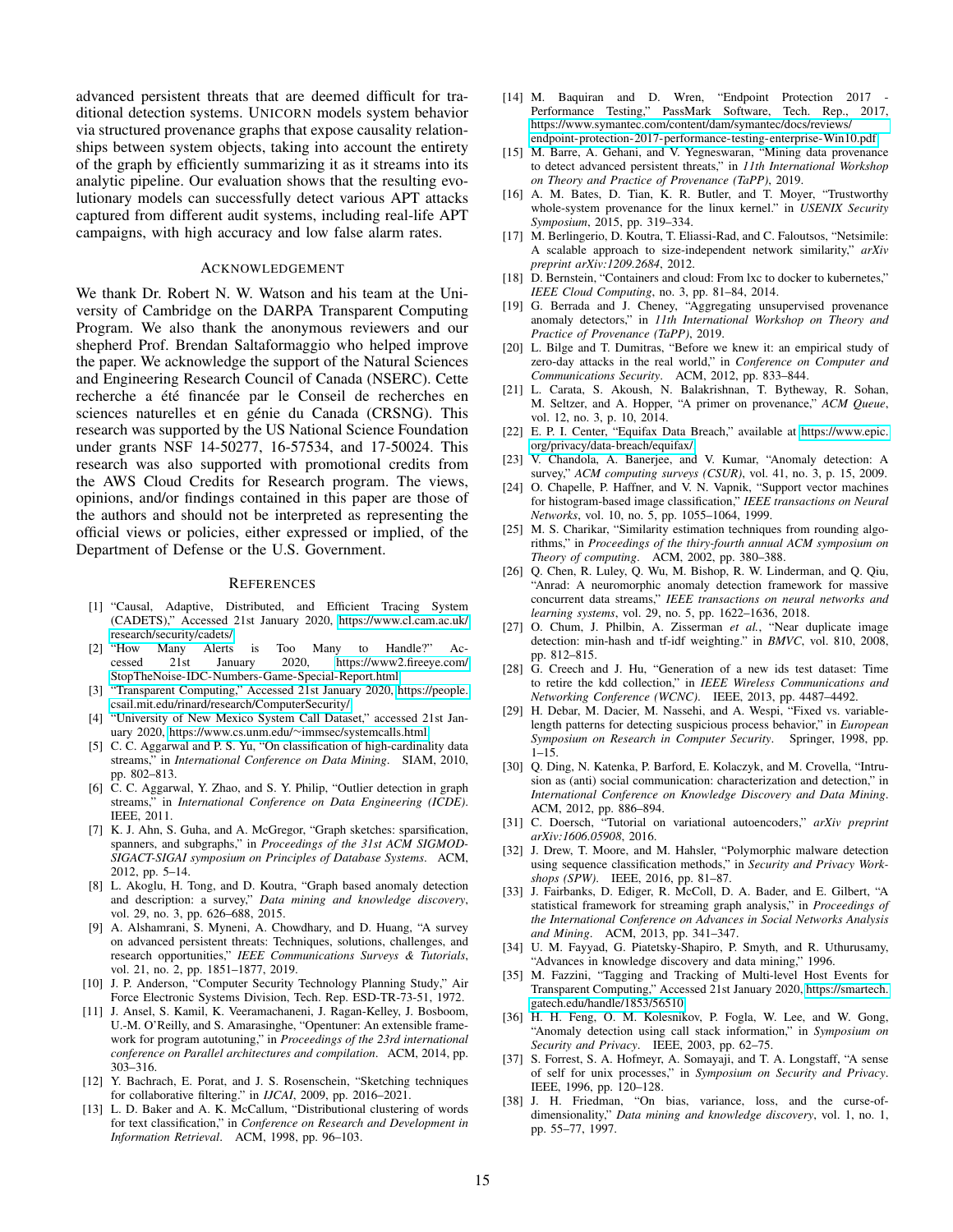- <span id="page-15-40"></span>[39] J. Gao, F. Liang, W. Fan, C. Wang, Y. Sun, and J. Han, "On community outliers and their efficient detection in information networks," in *International Conference on Knowledge Discovery and Data Mining*. ACM, 2010, pp. 813–822.
- <span id="page-15-12"></span>[40] P. Gao, X. Xiao, D. Li, Z. Li, K. Jee, Z. Wu, C. H. Kim, S. R. Kulkarni, and P. Mittal, "Saql: A stream-based query system for realtime abnormal system behavior detection," in *27th USENIX Security Symposium (USENIX Security 18)*, 2018, pp. 639–656.
- <span id="page-15-44"></span>[41] X. Gao, B. Xiao, D. Tao, and X. Li, "A survey of graph edit distance," *Pattern Analysis and applications*, vol. 13, no. 1, pp. 113–129, 2010.
- <span id="page-15-14"></span>[42] M. R. Garey, "A guide to the theory of np-completeness," *Computers and intractability*, 1979.
- <span id="page-15-7"></span>[43] T. Garfinkel et al., "Traps and pitfalls: Practical problems in system call interposition based security tools." in *NDSS*, vol. 3, 2003, pp. 163–176.
- <span id="page-15-6"></span>[44] A. Gehani and D. Tariq, "Spade: support for provenance auditing in distributed environments," in *Middleware Conference*. ACM/I-FIP/USENIX, 2012, pp. 101–120.
- <span id="page-15-10"></span>[45] L. Georget, M. Jaume, F. Tronel, G. Piolle, and V. V. T. Tong, "Verifying the reliability of operating system-level information flow control systems in linux," in *International Workshop on Formal Methods in Software Engineering*. IEEE/ACM, 2017, pp. 10–16.
- <span id="page-15-9"></span>[46] I. Goldberg, D. Wagner, R. Thomas, E. A. Brewer *et al.*, "A secure environment for untrusted helper applications: Confining the wily hacker," in *USENIX Security Symposium*, vol. 6, 1996, pp. 1–1.
- <span id="page-15-31"></span>[47] D. Golunski, "Gnu wget 1.18 - arbitrary file upload / remote code execution," 2016, [https://www.exploit-db.com/exploits/40064/.](https://www.exploit-db.com/exploits/40064/)
- <span id="page-15-32"></span>[48] A. GReAT, "Operation shadowhammer," 2019, [https://securelist.com/](https://securelist.com/operation-shadowhammer/89992/) [operation-shadowhammer/89992/.](https://securelist.com/operation-shadowhammer/89992/)
- <span id="page-15-41"></span>[49] M. Gupta, C. C. Aggarwal, J. Han, and Y. Sun, "Evolutionary clustering and analysis of bibliographic networks," in *Conference on Advances in Social Networks Analysis and Mining*. IEEE, 2011, pp. 63–70.
- <span id="page-15-36"></span>[50] W. Haider, G. Creech, Y. Xie, and J. Hu, "Windows based data sets for evaluation of robustness of host based intrusion detection systems (ids) to zero-day and stealth attacks," *Future Internet*, vol. 8, no. 3, p. 29, 2016.
- <span id="page-15-37"></span>[51] W. Haider, J. Hu, J. Slay, B. P. Turnbull, and Y. Xie, "Generating realistic intrusion detection system dataset based on fuzzy qualitative modeling," *Journal of Network and Computer Applications*, vol. 87, pp. 185–192, 2017.
- <span id="page-15-16"></span>[52] W. Hamilton, Z. Ying, and J. Leskovec, "Inductive representation learning on large graphs," in *Advances in Neural Information Processing Systems*, 2017, pp. 1024–1034.
- <span id="page-15-4"></span>[53] X. Han, T. Pasquier, T. Ranjan, M. Goldstein, and M. Seltzer, "Frappuccino: fault-detection through runtime analysis of provenance," in *Workshop on Hot Topics in Cloud Computing (HotCloud'17)*. USENIX Association, 2017.
- <span id="page-15-20"></span>[54] D. J. Hand, "Principles of data mining," *Drug safety*, vol. 30, no. 7, pp. 621–622, 2007.
- <span id="page-15-3"></span>[55] W. U. Hassan, S. Guo, D. Li, Z. Chen, K. Jee, Z. Li, and A. Bates, "Nodoze: Combatting threat alert fatigue with automated provenance triage." in *NDSS*, 2019.
- <span id="page-15-46"></span>[56] W. U. Hassan, M. Lemay, N. Aguse, A. Bates, and T. Moyer, "Towards scalable cluster auditing through grammatical inference over provenance graphs," in *Network and Distributed System Security Symposium, NDSS*, 2018.
- <span id="page-15-19"></span>[57] M. A. Hearst, S. T. Dumais, E. Osuna, J. Platt, and B. Scholkopf, "Support vector machines," *IEEE Intelligent Systems and their applications*, vol. 13, no. 4, pp. 18–28, 1998.
- <span id="page-15-48"></span>[58] M. N. Hossain, S. M. Milajerdi, J. Wang, B. Eshete, R. Gjomemo, R. Sekar, S. D. Stoller, and V. Venkatakrishnan, "Sleuth: Real-time attack scenario reconstruction from cots audit data," in *USENIX Security Symposium*, 2017, pp. 487–504.
- <span id="page-15-21"></span>[59] P. Indyk and R. Motwani, "Approximate nearest neighbors: towards removing the curse of dimensionality," in *Symposium on Theory of Computing*. ACM, 1998, pp. 604–613.
- <span id="page-15-29"></span>[60] B. Jacob, P. Larson, B. Leitao, and S. Da Silva, "Systemtap: instrumenting the linux kernel for analyzing performance and functional problems," *IBM Redbook*, vol. 116, 2008.
- <span id="page-15-5"></span>[61] T. Jaeger, A. Edwards, and X. Zhang, "Consistency analysis of authorization hook placement in the linux security modules framework,' *ACM Transactions on Information and System Security (TISSEC)*, vol. 7, no. 2, pp. 175–205, 2004.
- <span id="page-15-24"></span>[62] J. H. Jafarian, A. Abbasi, and S. S. Sheikhabadi, "A gray-box dpdabased intrusion detection technique using system-call monitoring," in *Annual Collaboration, Electronic messaging, Anti-Abuse and Spam*

*Conference*. ACM, 2011, pp. 1–12.

- <span id="page-15-8"></span>[63] K. Jain and R. Sekar, "User-level infrastructure for system call interposition: A platform for intrusion detection and confinement." in *NDSS*, 2000.
- <span id="page-15-11"></span>[64] J. Ji, J. Li, S. Yan, Q. Tian, and B. Zhang, "Min-max hash for jaccard similarity," in *International Conference on Data Mining*. IEEE, 2013, pp. 301–309.
- <span id="page-15-23"></span>[65] L. Kaufman and P. J. Rousseeuw, *Finding groups in data: an introduction to cluster analysis*. John Wiley & Sons, 2009, vol. 344.
- <span id="page-15-26"></span>[66] A. D. Keromytis, "Transparent computing engagement 3 data release," Accessed 21st January 2020, [https://github.com/darpa-i2o/](https://github.com/darpa-i2o/Transparent-Computing) [Transparent-Computing.](https://github.com/darpa-i2o/Transparent-Computing)
- <span id="page-15-33"></span>[67] S. Khandelwal, "Ccleaner attack timeline. here's how hackers infected 2.3 million pcs," 2018, [https://thehackernews.com/2018/04/](https://thehackernews.com/2018/04/ccleaner-malware-attack.html) [ccleaner-malware-attack.html.](https://thehackernews.com/2018/04/ccleaner-malware-attack.html)
- <span id="page-15-38"></span>[68] W. Khreich, S. S. Murtaza, A. Hamou-Lhadj, and C. Talhi, "Combining heterogeneous anomaly detectors for improved software security," *Journal of Systems and Software*, vol. 137, pp. 415–429, 2018.
- <span id="page-15-45"></span>[69] S. T. King and P. M. Chen, "Backtracking intrusions," *ACM SIGOPS Operating Systems Review*, vol. 37, no. 5, pp. 223–236, 2003.
- <span id="page-15-17"></span>[70] R. Klinkenberg, "Learning drifting concepts: Example selection vs. example weighting," *Intelligent data analysis*, vol. 8, no. 3, pp. 281– 300, 2004.
- <span id="page-15-15"></span>[71] R. Kondor, N. Shervashidze, and K. M. Borgwardt, "The graphlet spectrum," in *International Conference on Machine Learning*. ACM, 2009, pp. 529–536.
- <span id="page-15-43"></span>[72] O. Kostakis, "Classy: fast clustering streams of call-graphs," *Data mining and knowledge discovery*, vol. 28, no. 5-6, pp. 1554–1585, 2014.
- <span id="page-15-18"></span>[73] I. Koychev, "Gradual forgetting for adaptation to concept drift," in *Workshop on Current Issues in Spatio-Temporal Reasoning*. ICJAI/E-CAI, 2000.
- <span id="page-15-34"></span>[74] G. Kurtz, "Operation Aurora Hit Google, Others," Jan 2010, available at [http://securityinnovator.com/index.php?articleID=42948&sectionID=](http://securityinnovator.com/index.php?articleID=42948§ionID=25) [25.](http://securityinnovator.com/index.php?articleID=42948§ionID=25)
- <span id="page-15-25"></span>[75] A. Kyrola, G. E. Blelloch, and C. Guestrin, "GraphChi: Large-scale graph computation on just a pc," in *Symposium on Operating Systems Design and Implementation*. USENIX, 2012.
- <span id="page-15-49"></span>[76] P. Li, "0-bit consistent weighted sampling," in *International Conference on Knowledge Discovery and Data Mining*. ACM, 2015, pp. 665–674.
- <span id="page-15-39"></span>[77] C. Liu, X. Yan, H. Yu, J. Han, and P. S. Yu, "Mining behavior graphs for backtrace of noncrashing bugs," in *International Conference on Data Mining*. SIAM, 2005, pp. 286–297.
- <span id="page-15-27"></span>[78] M. Liu, Z. Xue, X. Xu, C. Zhong, and J. Chen, "Host-based intrusion detection system with system calls: Review and future trends," *ACM Computing Surveys (CSUR)*, vol. 51, no. 5, p. 98, 2018.
- <span id="page-15-13"></span>[79] Y. Liu, M. Zhang, D. Li, K. Jee, Z. Li, Z. Wu, J. Rhee, and P. Mittal, "Towards a timely causality analysis for enterprise security." NDSS, 2018.
- <span id="page-15-47"></span>[80] S. Ma, X. Zhang, and D. Xu, "Protracer: Towards practical provenance tracing by alternating between logging and tainting." in *NDSS*, 2016.
- <span id="page-15-0"></span>[81] F. Maggi, M. Matteucci, and S. Zanero, "Detecting intrusions through system call sequence and argument analysis," *IEEE Transactions on Dependable and Secure Computing*, vol. 7, no. 4, pp. 381–395, 2010.
- <span id="page-15-22"></span>[82] M. Manasse, F. McSherry, and K. Talwar, "Consistent weighted sampling," *Technical Report http://research. microsoft.com/enus/people/manasse*, vol. 2, 2010.
- <span id="page-15-1"></span>[83] E. Manzoor, S. M. Milajerdi, and L. Akoglu, "Fast memory-efficient anomaly detection in streaming heterogeneous graphs," in *International Conference on Knowledge Discovery and Data Mining*. ACM, 2016, pp. 1035–1044.
- <span id="page-15-28"></span>[84] ——, "Streamspot datasets," 2016, [https://github.com/sbustreamspot/](https://github.com/sbustreamspot/sbustreamspot-data) [sbustreamspot-data.](https://github.com/sbustreamspot/sbustreamspot-data)
- <span id="page-15-35"></span>[85] J. McHugh, "Testing intrusion detection systems: a critique of the 1998 and 1999 darpa intrusion detection system evaluations as performed by lincoln laboratory," *ACM Transactions on Information and System Security (TISSEC)*, vol. 3, no. 4, pp. 262–294, 2000.
- <span id="page-15-30"></span>[86] S. M. Milajerdi, B. Eshete, R. Gjomemo, and V. Venkatakrishnan, "Poirot: Aligning attack behavior with kernel audit records for cyber threat hunting," in *Proceedings of the SIGSAC Conference on Computer and Communications Security*. ACM, 2019, pp. 1813–1830.
- <span id="page-15-2"></span>[87] S. M. Milajerdi, R. Gjomemo, B. Eshete, R. Sekar, and V. Venkatakrishnan, "Holmes: Real-time apt detection through correlation of suspicious information flows," in *Symposium on Security and Privacy*. IEEE, 2019.
- <span id="page-15-42"></span>[88] M. Mongiovi, P. Bogdanov, R. Ranca, E. E. Papalexakis, C. Faloutsos,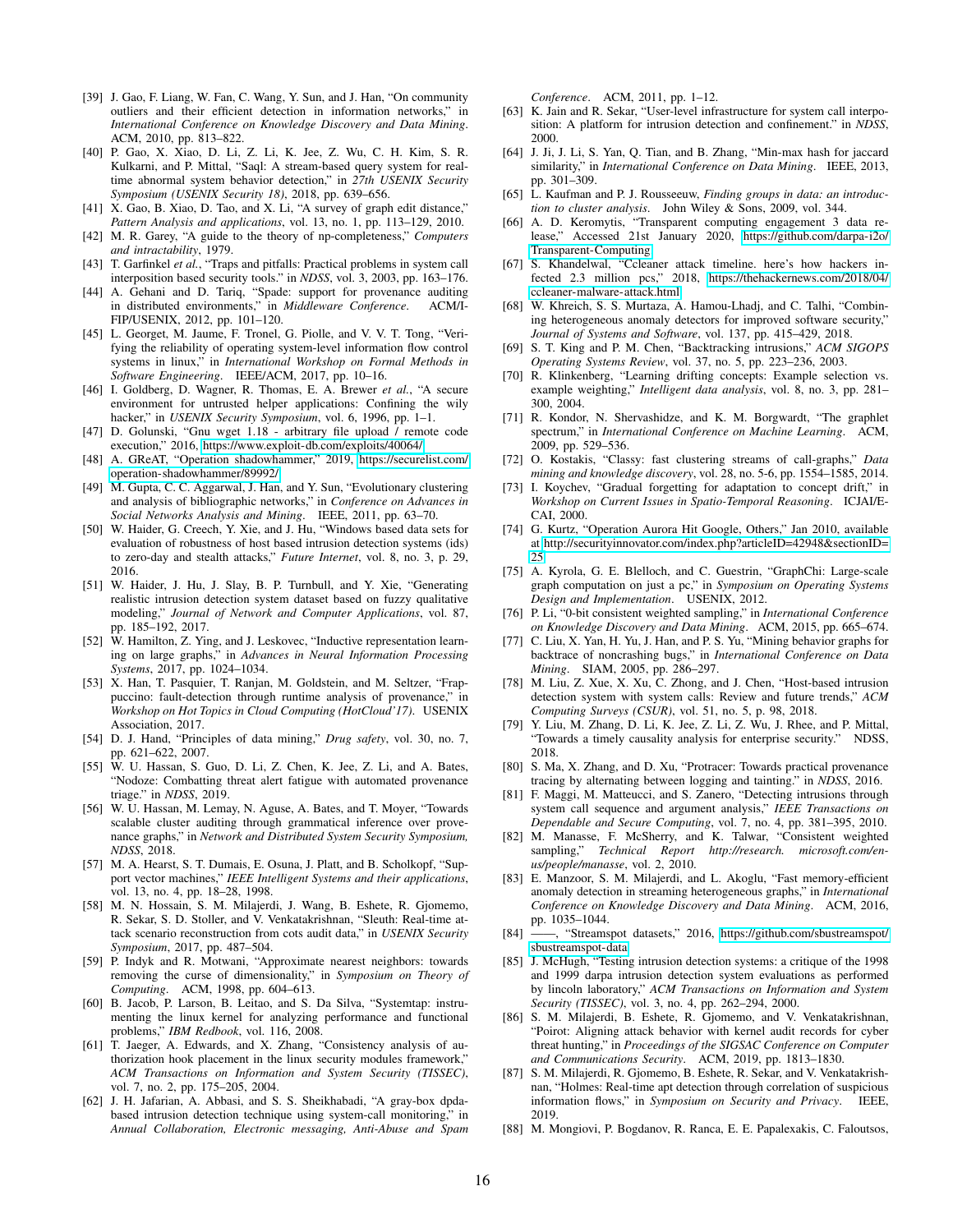and A. K. Singh, "Netspot: Spotting significant anomalous regions on dynamic networks," in *International Conference on Data Mining*. SIAM, 2013, pp. 28–36.

- <span id="page-16-14"></span>[89] J. Morris, S. Smalley, and G. Kroah-Hartman, "Linux security modules: General security support for the linux kernel," in *USENIX Security Symposium*, 2002.
- <span id="page-16-25"></span>[90] K.-K. Muniswamy-Reddy, D. A. Holland, U. Braun, and M. I. Seltzer, "Provenance-aware storage systems." in *USENIX Annual Technical Conference*, 2006, pp. 43–56.
- <span id="page-16-40"></span>[91] S. S. Murtaza, A. Hamou-Lhadj, W. Khreich, and M. Couture, "Total ads: Automated software anomaly detection system," in *14th International Working Conference on Source Code Analysis and Manipulation*. IEEE, 2014, pp. 83–88.
- <span id="page-16-4"></span>[92] D. Mutz, W. Robertson, G. Vigna, and R. Kemmerer, "Exploiting execution context for the detection of anomalous system calls," in *International Workshop on Recent Advances in Intrusion Detection*. Springer, 2007, pp. 1–20.
- <span id="page-16-34"></span>[93] D. Namiot and M. Sneps-Sneppe, "On micro-services architecture," *International Journal of Open Information Technologies*, vol. 2, no. 9, pp. 24–27, 2014.
- <span id="page-16-24"></span>[94] A. Narayanan, M. Chandramohan, R. Venkatesan, L. Chen, Y. Liu, and S. Jaiswal, "graph2vec: Learning distributed representations of graphs," *CoRR*, vol. abs/1707.05005, 2017.
- <span id="page-16-20"></span>[95] M. Neuhaus and H. Bunke, "Self-organizing maps for learning the edit costs in graph matching," *IEEE Transactions on Systems, Man, and Cybernetics, Part B (Cybernetics)*, vol. 35, no. 3, pp. 503–514, 2005.
- <span id="page-16-1"></span>[96] C. Nikos Virvilis, G. CISSP, C. Oscar Serrano, C. CISM *et al.*, "Big data analytics for sophisticated attack detection," 2014.
- <span id="page-16-42"></span>[97] P. Papadimitriou, A. Dasdan, and H. Garcia-Molina, "Web graph similarity for anomaly detection," *Journal of Internet Services and Applications*, vol. 1, no. 1, pp. 19–30, 2010.
- <span id="page-16-9"></span>[98] C. Parampalli, R. Sekar, and R. Johnson, "A practical mimicry attack against powerful system-call monitors," in *Symposium on Information, Computer and Communications Security*. ACM, 2008, pp. 156–167.
- <span id="page-16-44"></span>[99] J. Park, D. Nguyen, and R. Sandhu, "A provenance-based access control model," in *International Conference on Privacy, Security and Trust*. IEEE, 2012, pp. 137–144.
- <span id="page-16-8"></span>[100] T. Pasquier, X. Han, M. Goldstein, T. Moyer, D. Eyers, M. Seltzer, and J. Bacon, "Practical whole-system provenance capture," in *Symposium on Cloud Computing*. ACM, 2017, pp. 405–418.
- <span id="page-16-15"></span>[101] T. Pasquier, X. Han, T. Moyer, A. Bates, O. Hermant, D. Eyers, J. Bacon, and M. Seltzer, "Runtime analysis of whole-system provenance," in *Conference on Computer and Communications Security (CCS'18)*. ACM, 2018.
- <span id="page-16-18"></span>[102] K. Pei, Z. Gu, B. Saltaformaggio, S. Ma, F. Wang, Z. Zhang, L. Si, X. Zhang, and D. Xu, "Hercule: Attack story reconstruction via community discovery on correlated log graph," in *Proceedings of the 32nd Annual Conference on Computer Security Applications*. ACM, 2016, pp. 583–595.
- <span id="page-16-41"></span>[103] B. Perozzi, L. Akoglu, P. Iglesias Sánchez, and E. Müller, "Focused clustering and outlier detection in large attributed graphs," in *International Conference on Knowledge Discovery and Data Mining*. ACM, 2014, pp. 1346–1355.
- <span id="page-16-11"></span>[104] D. J. Pohly, S. McLaughlin, P. McDaniel, and K. Butler, "Hi-fi: collecting high-fidelity whole-system provenance," in *Computer Security Applications Conference*. ACM, 2012, pp. 259–268.
- <span id="page-16-13"></span>[105] N. Provos, "Systrace-interactive policy generation for system calls," 2006.
- <span id="page-16-36"></span>[106] T. Radichel, "Case Study: Critical Controls that Could Have Prevented Target Breach," SANS Institute InfoSec Reading Room, September 2014, available at [https://www.sans.org/reading-room/whitepapers/](https://www.sans.org/reading-room/whitepapers/casestudies/paper/35412) [casestudies/paper/35412.](https://www.sans.org/reading-room/whitepapers/casestudies/paper/35412)
- <span id="page-16-31"></span>[107] E. Raff and C. Nicholas, "Malware classification and class imbalance via stochastic hashed lzjd," in *Proceedings of the 10th Workshop on Artificial Intelligence and Security*. ACM, 2017, pp. 111–120.
- <span id="page-16-32"></span>[108] P. J. Rousseeuw, "Silhouettes: a graphical aid to the interpretation and validation of cluster analysis," *Journal of computational and applied mathematics*, vol. 20, pp. 53–65, 1987.
- <span id="page-16-5"></span>[109] R. Sekar, M. Bendre, D. Dhurjati, and P. Bollineni, "A fast automatonbased method for detecting anomalous program behaviors," in *Symposium on Security and Privacy (S&P)*. IEEE, 2001, pp. 144–155.
- <span id="page-16-19"></span>[110] N. Shervashidze, P. Schweitzer, E. J. v. Leeuwen, K. Mehlhorn, and K. M. Borgwardt, "Weisfeiler-lehman graph kernels," *Journal of Machine Learning Research*, vol. 12, no. Sep, pp. 2539–2561, 2011.
- <span id="page-16-30"></span>[111] A. Shrivastava and P. Li, "In defense of minhash over simhash," in

*Artificial Intelligence and Statistics*, 2014, pp. 886–894.

- <span id="page-16-6"></span>[112] X. Shu, D. D. Yao, N. Ramakrishnan, and T. Jaeger, "Long-span program behavior modeling and attack detection," *ACM Transactions on Privacy and Security (TOPS)*, vol. 20, no. 4, p. 12, 2017.
- <span id="page-16-39"></span>[113] X. Shu, D. D. Yao, and B. G. Ryder, "A formal framework for program anomaly detection," in *International Workshop on Recent Advances in Intrusion Detection*. Springer, 2015, pp. 270–292.
- <span id="page-16-2"></span>[114] A. Somayaji and S. Forrest, "Automated response using system-call delay," in *Usenix Security Symposium*, 2000, pp. 185–197.
- <span id="page-16-43"></span>[115] J. Sun, C. Faloutsos, S. Papadimitriou, and P. S. Yu, "Graphscope: parameter-free mining of large time-evolving graphs," in *International Conference on Knowledge Discovery and Data Mining*. ACM, 2007, pp. 687–696.
- <span id="page-16-0"></span>[116] W. Symantec, "Advanced persistent threats: A symantec perspective," *Symantec World Headquarters*, 2011.
- <span id="page-16-38"></span>[117] J. E. Tapiador and J. A. Clark, "Masquerade mimicry attack detection: A randomised approach," *Computers & Security*, vol. 30, no. 5, pp. 297–310, 2011.
- <span id="page-16-45"></span>[118] D. Tariq, B. Baig, A. Gehani, S. Mahmood, R. Tahir, A. Aqil, and F. Zaffar, "Identifying the provenance of correlated anomalies," in *Symposium on Applied Computing*. ACM, 2011, pp. 224–229.
- <span id="page-16-35"></span>[119] C. Thornton, F. Hutter, H. H. Hoos, and K. Leyton-Brown, "Auto-weka: Combined selection and hyperparameter optimization of classification algorithms," in *Proceedings of the 19th SIGKDD international conference on Knowledge discovery and data mining*. ACM, 2013, pp. 847–855.
- <span id="page-16-26"></span>[120] A. Tsymbal, "The problem of concept drift: definitions and related work," *Computer Science Department, Trinity College Dublin*, vol. 106, no. 2, 2004.
- <span id="page-16-33"></span>[121] E. van der Kouwe, D. Andriesse, H. Bos, C. Giuffrida, and G. Heiser, "Benchmarking crimes: an emerging threat in systems security," *arXiv preprint arXiv:1801.02381*, 2018.
- <span id="page-16-21"></span>[122] S. V. N. Vishwanathan, N. N. Schraudolph, R. Kondor, and K. M. Borgwardt, "Graph kernels," *Journal of Machine Learning Research*, vol. 11, no. Apr, pp. 1201–1242, 2010.
- <span id="page-16-10"></span>[123] D. Wagner and P. Soto, "Mimicry attacks on host-based intrusion detection systems," in *Conference on Computer and Communications Security*. ACM, 2002, pp. 255–264.
- <span id="page-16-28"></span>[124] J. Wang, H. T. Shen, J. Song, and J. Ji, "Hashing for similarity search: A survey," *arXiv preprint arXiv:1408.2927*, 2014.
- <span id="page-16-12"></span>[125] R. N. Watson, "Exploiting concurrency vulnerabilities in system call wrappers." *WOOT*, vol. 7, pp. 1–8, 2007.
- <span id="page-16-22"></span>[126] B. Weisfeiler and A. Lehman, "A reduction of a graph to a canonical form and an algebra arising during this reduction," *Nauchno-Technicheskaya Informatsia*, vol. 2, no. 9, pp. 12–16, 1968.
- <span id="page-16-37"></span>[127] A. Wespi, M. Dacier, and H. Debar, "Intrusion detection using variablelength audit trail patterns," in *International Workshop on Recent Advances in Intrusion Detection*. Springer, 2000, pp. 110–129.
- <span id="page-16-29"></span>[128] W. Wu, B. Li, L. Chen, and C. Zhang, "Consistent weighted sampling made more practical," in *International Conference on World Wide Web*. International World Wide Web Conferences Steering Committee, 2017, pp. 1035–1043.
- <span id="page-16-23"></span>[129] K. Xu, W. Hu, J. Leskovec, and S. Jegelka, "How powerful are graph neural networks?" *arXiv preprint arXiv:1810.00826*, 2018.
- <span id="page-16-3"></span>[130] K. Xu, K. Tian, D. Yao, and B. G. Ryder, "A sharper sense of self: Probabilistic reasoning of program behaviors for anomaly detection with context sensitivity," in *International Conference on Dependable Systems and Networks*. IEEE/IFIP, 2016, pp. 467–478.
- <span id="page-16-16"></span>[131] T. Yadav and A. M. Rao, "Technical aspects of cyber kill chain," in *International Symposium on Security in Computing and Communication*. Springer, 2015, pp. 438–452.
- <span id="page-16-17"></span>[132] D. Yang, B. Li, L. Rettig, and P. Cudré-Mauroux, "Histosketch: Fast similarity-preserving sketching of streaming histograms with concept drift," in *International Conference on Data Mining (ICDM)*. IEEE, 2017, pp. 545–554.
- <span id="page-16-27"></span>[133] J. Yang, Y.-G. Jiang, A. G. Hauptmann, and C.-W. Ngo, "Evaluating bag-of-visual-words representations in scene classification," in *Workshop on multimedia information retrieval*. ACM, 2007, pp. 197–206.
- <span id="page-16-7"></span>[134] N. Ye et al., "A markov chain model of temporal behavior for anomaly detection," in *Systems, Man, and Cybernetics Information Assurance and Security Workshop*, vol. 166. West Point, NY, 2000, p. 169.